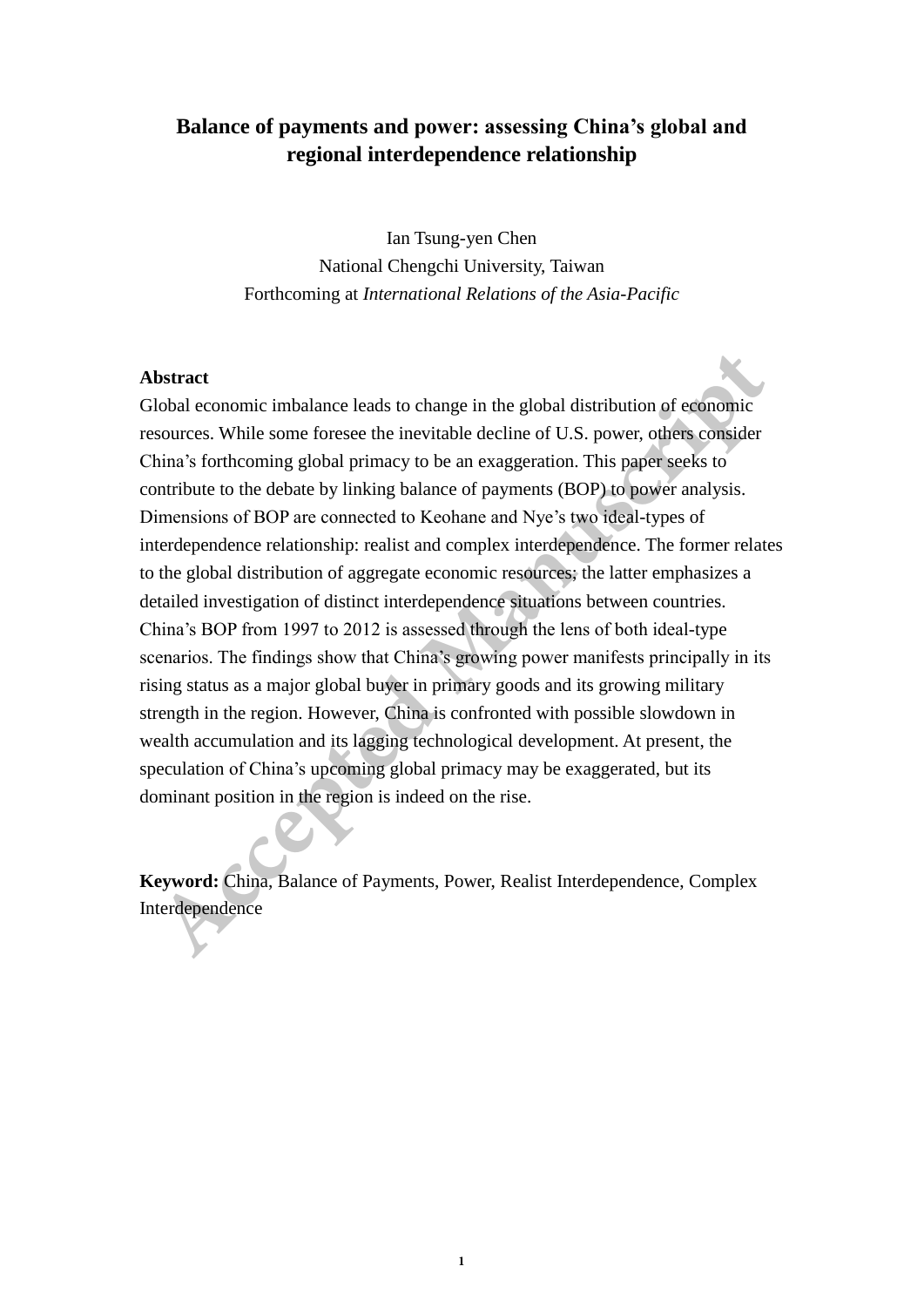## **1. Introduction**

The current global imbalance problem has led to debates regarding changes in global power distribution and the implications for a posteriula Simo-U.S. really, For the U.S. declinist current, China is seen as the water due The current global imbalance problem has led to debates regarding changes in global power distribution and the implications for a potential Sino-U.S. rivalry. For the U.S. declinist camp, China is seen as the winner due to its accumulation of abundant financial resources through huge earnings from trade surplus and large amounts of foreign reserves. It is speculated that Beijing's power will soon approach, or even surpass, Washington's. China will possess abundant capital for its military buildup and leverage its place as a major creditor to initiate economic statecrafts. Washington will be at a disadvantage to fend off China's surging power. Such views emphasize the relative amount of quantitative resources possessed by China (Subramanian, 2011; Wu, 2010). The alternative view, however, does not foresee the U.S. in decline. It emphasizes the U.S. advantage in its qualitative capabilities: in terms of military force, innovation, domestic governance, and financial strength. In short, China falls short on innovation and efficiency. The current structure of high economic interdependence will incur great costs to China should it start economic statecraft. The U.S.'s large domestic market for imports and the dollar's global privilege can shield it from China's quantitative growth (Beckley, 2011; Drezner, 2009).

This paper seeks to advance the debate by linking China's potential power to its external economic relationships. I investigate China's balance of payments (BOP) since 1997, the year the Chinese government began to report its BOP according to the IMF's current instructions. BOP is useful for investigating a country's relative power in the world because it documents transactions between a country and the rest of the world. It shows how much a country earns and the risk it bears relative to other countries. I approach the power analysis by connecting Keohane and Nye's power continuum, from realist to complex interdependence (Keohane and Nye, 1977, pp. 23-37), to the BOP. This approach may shed light on both the quantitative and qualitative arguments of power in the field of international relations. Adopting both approaches, China's BOP is under investigation within both global and regional contexts. The findings show that China's power manifests more in its surging status as a major global buyer of primary goods and with respect to its growing military strength in the region. The challenges China confronts include the possible slowdown in wealth accumulation and the lagging development of technology and production efficiency. In sum, China's upcoming global primacy may be overestimated at present, but its dominant position in the region is on the rise.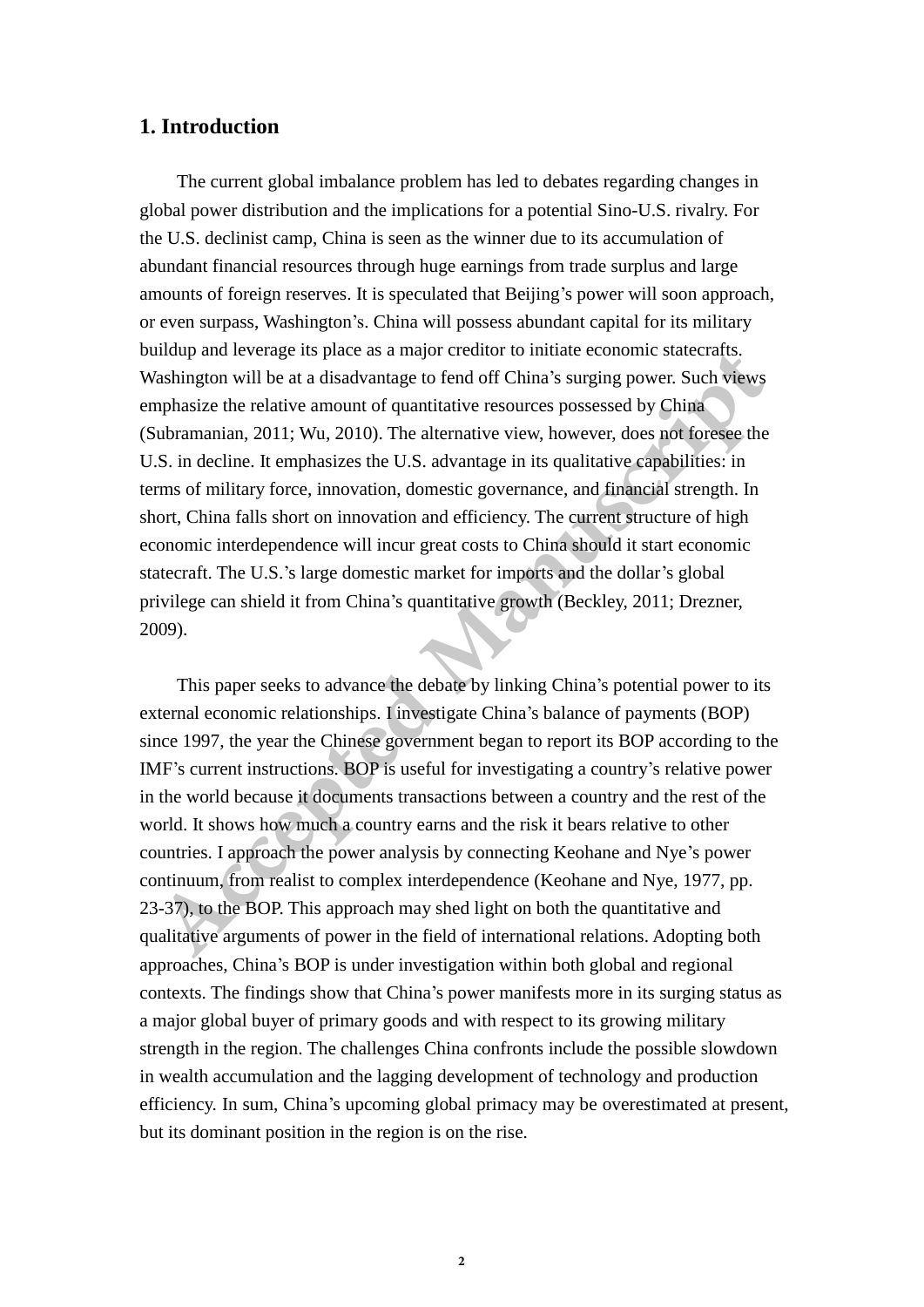In the next section I will discuss the concept of power and its connection to BOP. Following this discussion, I present descriptive statistics related to China's BOP from 1997 to 2012. In Section 4, I discuss China's BOP figure and its quantitative and qualitative implications in both the world and the region. The last section concludes with four implications that might influence global power distribution.

## **2. Power and Balance of Payments**

1997 to 2012. In Section 4, I discuss China's BOP figure and its quantitative and<br>qualitative implications in both the world and the region. The last section concludes<br>with four implications that might influence global pow The concept of power is critical to study a country's relative global status and its potential political and economic influence. Under different scenarios, power may have different meanings. Keohane and Nye (1977, pp. 10-11) conclude that an asymmetric relationship allows the less dependent actor to generate more effective influence on the other. The nature of asymmetrical interdependence highlights the source of power. Two ideal-types of interdependence relationship are identified, realist interdependence and complex interdependence. The former emphasizes the state as the key international actor, the dominance of military issues and the major role of military force; by contrast, the latter highlights the plurality of international actors, the absence of hierarchy among issues and the minor role of military force (Keohane and Nye, 1977, pp. 23-29). Keohane and Nye (1987, pp. 731) later emphasize the need to recognize that both kinds of interdependence are ideal types. The reality usually falls somewhere between the two extremes on that continuum. Although they consider complex interdependence as closer to the late twentieth-century reality, they nevertheless recognize the possibility of a sudden surge in realist interdependence.

The power inside an interdependence relationship manifests in the bargaining process among states. This process can be assessed by calculating the cost a state would suffer if another state were to initiate detrimental policies against it. In a realist setting of political-military interdependence, state-centric military forces play a major role. Strong military capability can inflict huge losses if the opposing country does not submit during the bargaining process. In these situations, power is attributed more to a state's aggregate quantity of controlled resources, such as population, territory, wealth or armies, which make others fearful of being overwhelmed (Baldwin, 2002, pp. 177-178). In a complex-interdependence situation, on the contrary, states resort less often to military means and are more economically interconnected with each other during the bargaining process. More policy alternatives are available to buffer potential costs. For example, if country A imposes an embargo against country B, country B will suffer huge losses only when the imports from country A are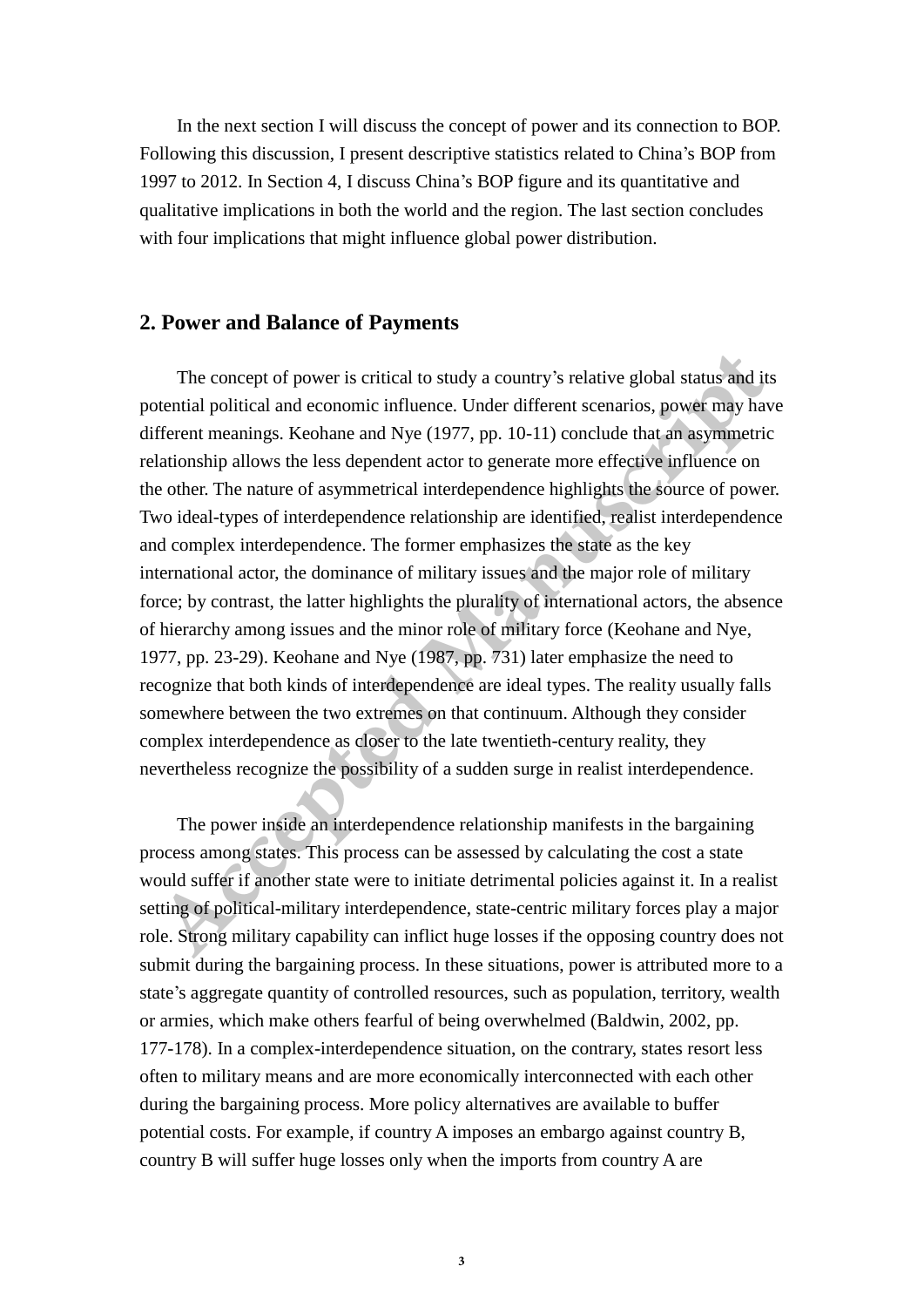irreplaceable and no alternatives can be located. Power in such a situation depends less on the aggregate quantity of resources and more on the nature of the interdependence relationship. The power, based on the context of the distinct relationship, thus needs to be considered according to its various dimensions (scope, domain, weight, costs, and means), which produce different levels of influence to different targets (Baldwin, 2002, pp. 178-179). With certain types of power, if a state's foreign policy against its target corresponds to the target's interests, the relational power is stronger and more effective (Hagström, 2005). To analyze a state's relative power, the interdependence relationship and its nature between actors should be defined.

interdependence relationship. The power, based on the context of the distinct<br>
relationship, thus needs to be considered according to its various dimensions, (scorpe,<br>
domain, weight, ensis, and means), which produce diffe A country's BOP is useful for investigating a country's relative power situation in the world because it extensively documents the nation's external economic relationships. It can also be an indirect index for assessing situations of realist interdependence. If a state earns more wealth relative to the rest of the world, it possesses relatively more economic resources to develop its military capability. As for the complex-interdependence relationship, economic and social interdependence among states are, at least, no less important. Investigating a country's BOP can contribute to an understanding of its multiple kinds of economic relationships among states, as well as the potential effectiveness of economic statecraft that is a function of both the quantity and quality of economic interdependence. Direct and indirect connections between BOP and the concept of power can thus be investigated.

In this article, the connection between BOP and power is envisaged in the bargaining process where two interconnected states disagree on a certain issue. A state would initiate an economic statecraft to derive political concessions from the other (Baldwin, 1985). Then we should ask about the effectiveness of the economic statecraft for the initiator, as well as the capability of the target to withstand the potential costs. In an asymmetric interdependence situation, a state's capacity is stronger if it is less dependent on others and less vulnerable to potential losses. Dimensions inside BOP generate more potential power when they are controlled by states as policy instruments, rather than by market force, as well as when the alternatives to that dimension are scarce or take a longer time to locate. Below I discuss dimensions of BOP that have greater potential to be translated into effective economic statecraft.

#### **2.1 Current Account and Power**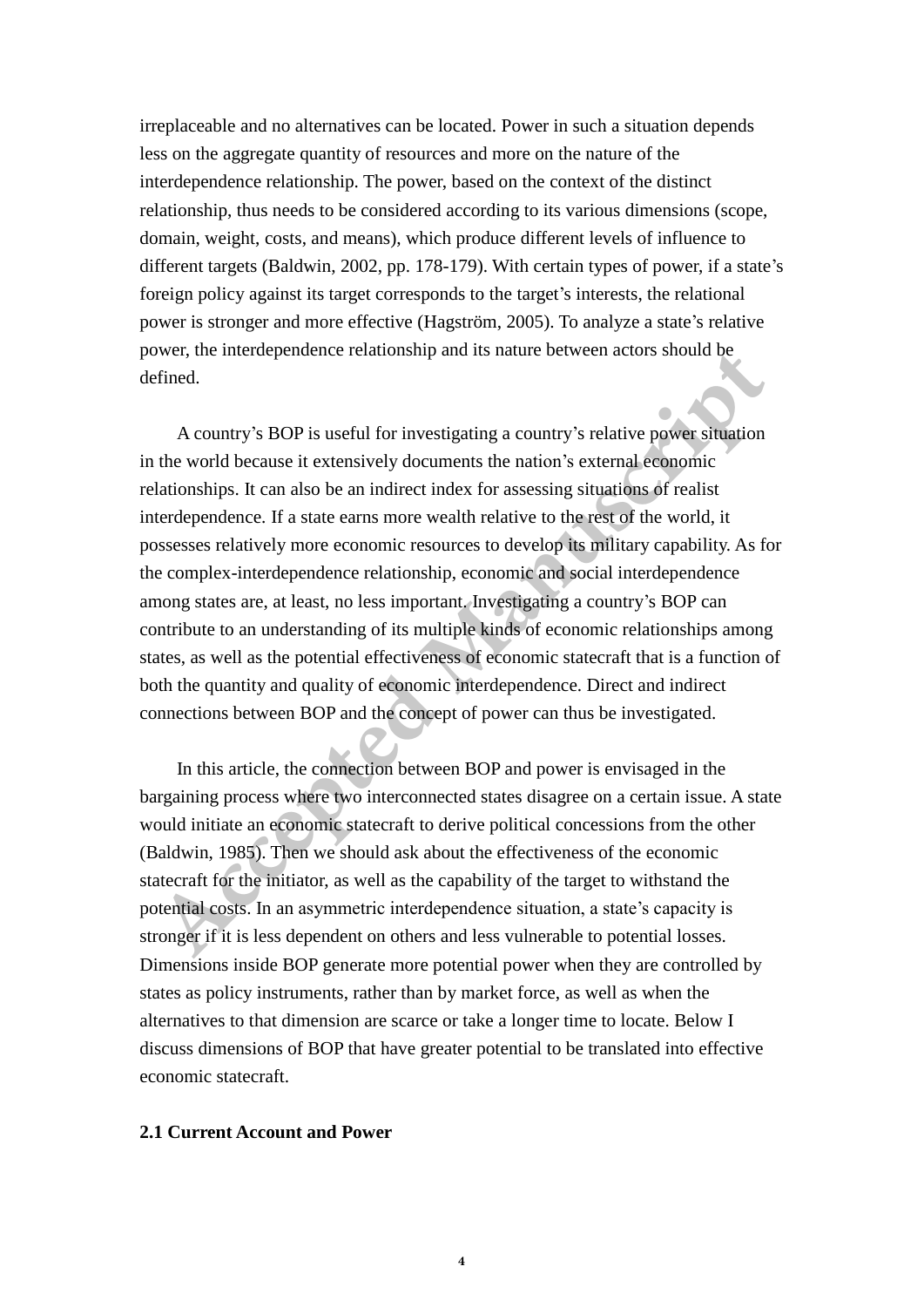According to the guidelines of the International Monetary Fund (IMF), a country's balance of payments includes its current account, capital and financial account, and statistical error (International Monetary Fund, 2010). The first two are the core elements for analysis in this article.

A country's current account documents its net earnings from international trade, income earned and current transfers received from the rest of the world. A country's aggregate material capability will rise if it earns more income to sustain its military buildup or collect more materials needed for warfare (Hirschman, 1945; Kennedy, 1987). The doctrine of mercantilism, for example, derives from the rationale that urges the national government to realize a larger volume of trade surplus, which is then used to sustain military ambitions. A state can accumulate wealth for political purposes by the realization of trade surplus, net income earned from foreign entities or donations from foreign countries.

account, and satistical error (International Monetary Fund, 2010). The first wo are<br>the core elements for analysis in this article.<br>A country's current accounters is not cannings from international rade,<br>hocome carred and Aside from aggregate wealth earned, at least three implications of relational power can be identified. First, if a country is a large importer, it possesses potential power as a buyer. As the price of imported goods is sensitive to changes in international transaction rates, the import's power will be stronger if the importer's market size is huge, and if the exporter's dependence on those goods is high and alternative outlets are hard to find. In such an interdependence situation, the importer's economic statecraft of boycott can influence the price of those goods and lead to great losses for the exporter. As David Lampton (2008, pp. 88-96) suggested, such power can be coercive if a large buyer suddenly uses the refusal of purchases as a threat for political concessions from a target country.

Second, a large exporting country can possess power through a ban on exports. The ban can be powerful when the exports are strategic items or scarce natural resources deeply needed by the importers for security or national development purposes. The exporter's power can increase further if those goods or resources are scarce and the importer cannot find other sources of those assets. The power of selling can manifest in the economic statecraft of embargo or export control initiated by those who control the supply of scarce resources needed in the world market (Grieco and Ikenberry, 2003, pp. 165-166). Then exporters' global bargaining power will rise. The power of selling can also be coercive if exporting countries decide to affect global prices by controlling the volume of supply, which would greatly influence the importers' economies.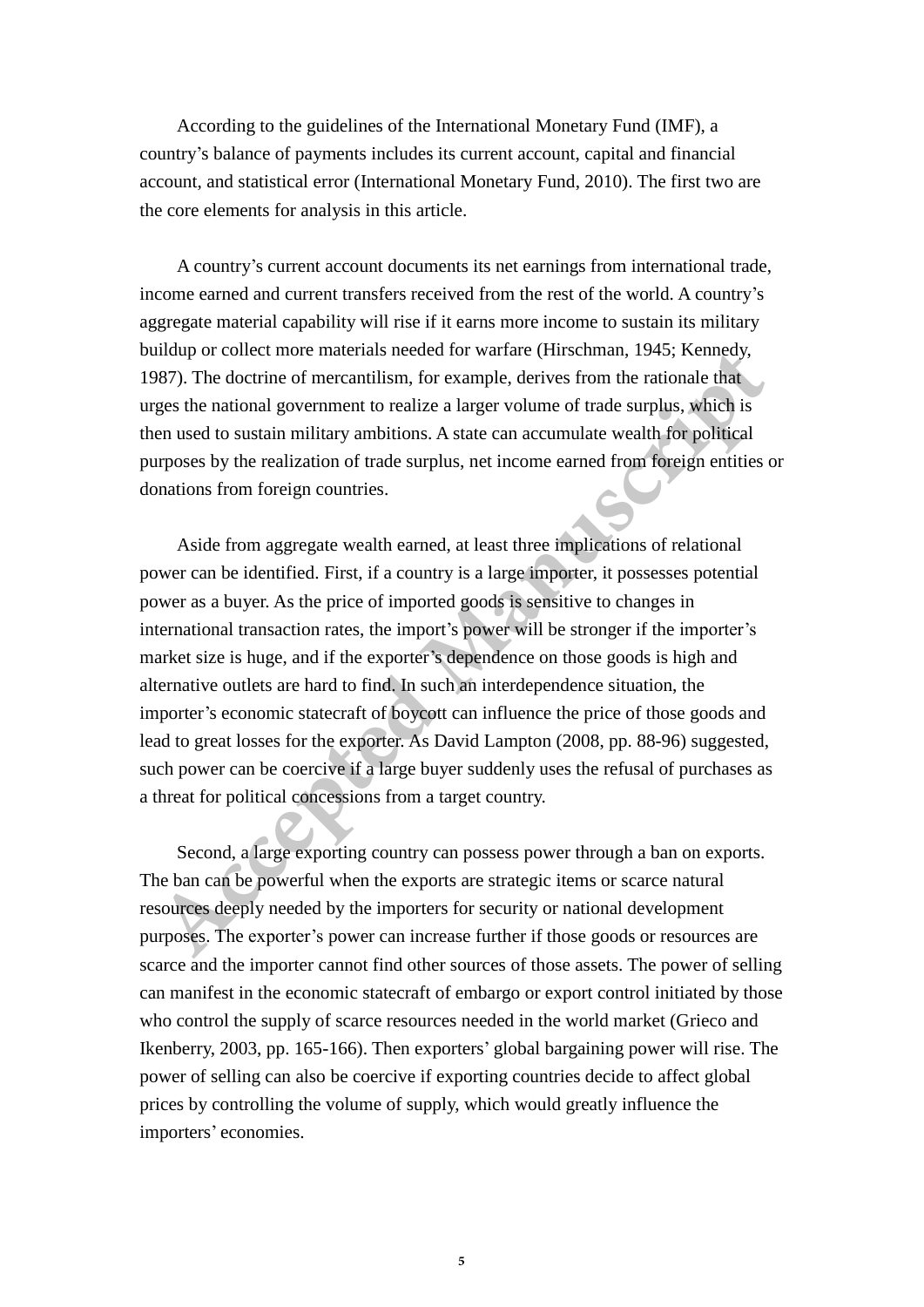Third, current transfers are payments made without asking for anything in return. It is exemplified by foreign aid made voluntarily by donor countries. The conditions included in foreign aid packages made by Western donors have seen their effect in influencing domestic policies in poor recipient countries (Dreher et al., 2013, pp.). The economic statecraft of aid suspension can be powerful if the receiver relies heavily on foreign aid. To sum up, a pertinent power analysis should investigate the structure of the current account situation. According to the above discussion, a country enjoys greater geo-economic power if it becomes a major buyer of global goods, the market for which has high demand and sensitive price mechanisms, or if the country becomes a seller of scarce resources or a large donor to its target.

#### **2.2 Capital & Financial Account and Power**

included in foreign aid packages made by Western donors have seen their effect in<br>inflancaing domestic policies in poor recipient conturies (Orelare et al., 2013, pp.).<br>The extromine states policies in poor recipient contu Capital and financial account records changes in asset ownership. As defined by the IMF, debt forgiveness constitutes a large portion of a nation's capital account, but it would yield only a negligible amount in BOP that would fail to have significant implications for that nation's level of power. Financial account consists of direct investment, portfolio investment, other investments and reserve assets that relate to the amount of foreign assets controlled by a country. However, holding too many foreign assets may show that investing countries control more profit-generating instruments in the host country (HC), as in the country's influencing power can be offset by the fact that invested financial resources are partly controlled by foreign entities and governments. If the assets' liquidity is low or the assets are subject to high-risk economic statecraft, such as asset freezing or expropriation, holding many foreign assets might put creditors' national wealth in jeopardy. As a result, holding many foreign assets might not be as advantageous as it seems through the lens of realist interdependence. However, detailed analysis can shed light on a country's relational power in at least two dimensions, which are direct investment and reserve assets.

First, foreign direct investments (FDI) record investments that have lasting influence on the management of foreign assets, where investors have over a 10% share in decision-making power in certain foreign enterprises. Investments with less than 10% equity ownership are counted as portfolio investment, which can also be considered another potential source of economic instrument that can be manipulated by governments. The Asian Financial Crisis in 1997 may be a case in point. However, it might fall short of a high level of influence for three reasons. First, most portfolio investment decisions are made by the private sector and based on market forces rather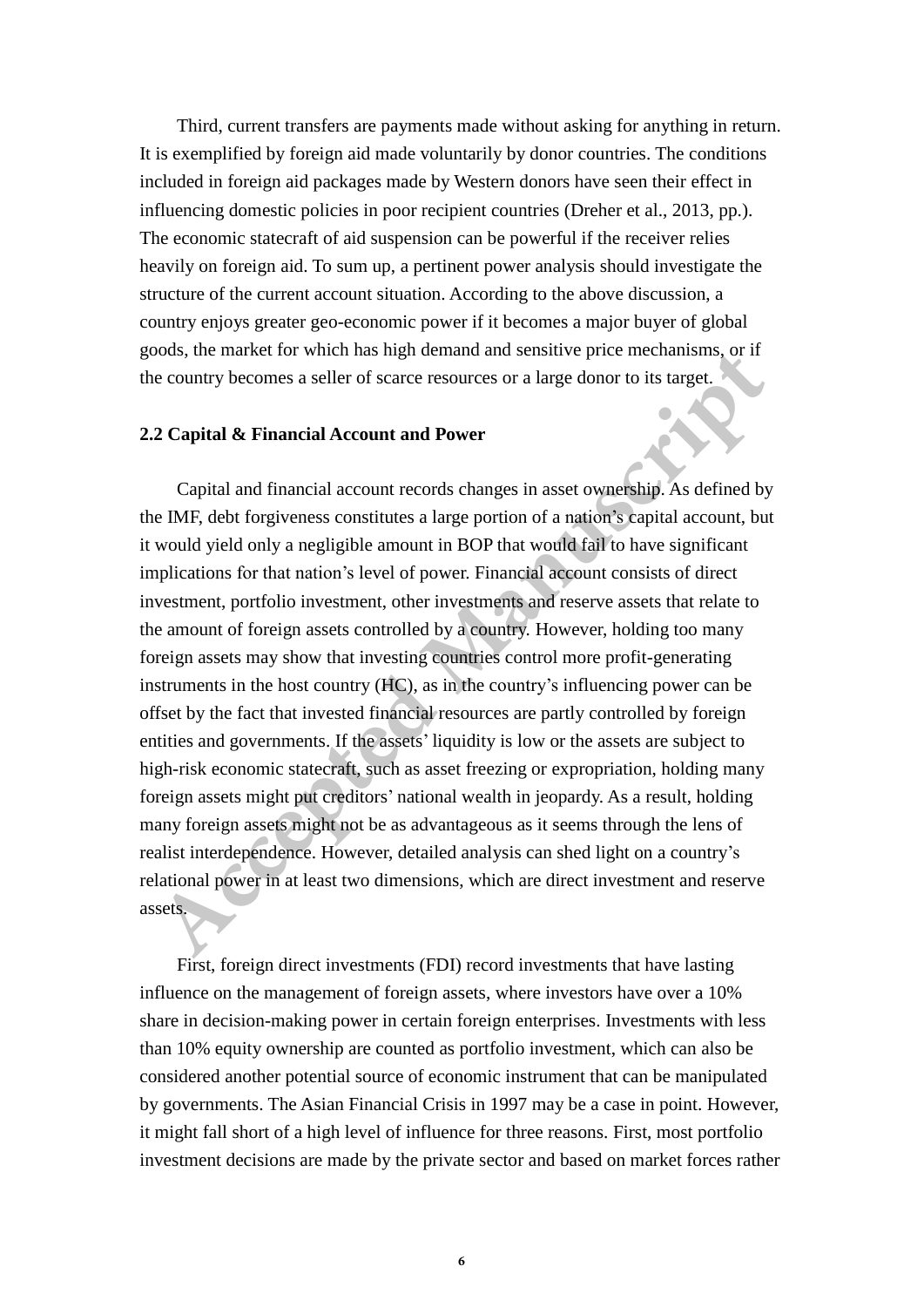than government policies. Second, the level of equity ownership accounts for less than 10%, which means weaker control of foreign entities. Third, a financial crisis-hit country may enforce capital controls that harm investors' interests. Therefore portfolio investors are less likely to create powerful economic statecraft. Thus, I suggest that FDI is a more effective economic source for state-initiated economic statecraft.

country may enforce capital controls that harm investons' interests. Therefore portfolio<br>investors are less lieby to recure powerful economic staterant. Thus, I suggest that<br>H31 is a more effective conomic source for state A larger number of direct investments means greater managerial control over foreign assets. It thus becomes more likely for multinational corporations (MNCs) and their home country to influence managerial decisions in favor of the MNCs' home country and at the expense of the HC. If MNCs are state-owned or if the assets controlled by the MNCs are strategically important to the HC, the MNCs' home country might be capable of generating effective relational power through economic statecraft such as a ban on FDI or through manipulating the supply of strategic goods. If that country's direct investment accounts for a major share, economic sanctions will create domestic economic problems, such as rising unemployment. For example, due to its apartheid policy, several western countries banned investment to South Africa and withdrew existing investments, which caused major losses for South Africa's economy (Levy, 1999). Therefore, to HCs, inward FDI (IFDI) — though beneficial to the domestic economy as it brings financial resources and technology transfers might sometimes harm the domestic economy. On the other hand, holding too much FDI might create risk for investing countries since their assets are subject to the controls in a HC's jurisdiction. It could inflict damages to investors if HCs expropriate FDI or initiate capital controls. Therefore the power of investing countries might be stronger when the HCs are democracies where nationalization and expropriation are less likely to occur (Jensen, 2003).

Second, a country's reserve assets held by the government are important in showing a country's external vulnerability. When a country enjoys a significant trade surplus, its currency will appreciate. In addition to the policy of capital control, central banks can buy into foreign reserves in order to fend off appreciation pressures. Those reserves are foreign currency denominated assets used to correct trade imbalance. Holding foreign bonds makes trade surplus countries creditors and deficit countries debtors. In these situations, creditors possess the power to influence the debtors' behavior through economic statecraft. Many consider that the dumping of debtor government bonds can be an effective instrument of statecraft for the creditor country (Drezner, 2009), especially when the debtor cannot locate alternative buyers in a short period of time. The dumping will affect the bond yields and the stock markets in the debtor's financial markets. In order to service debts, the government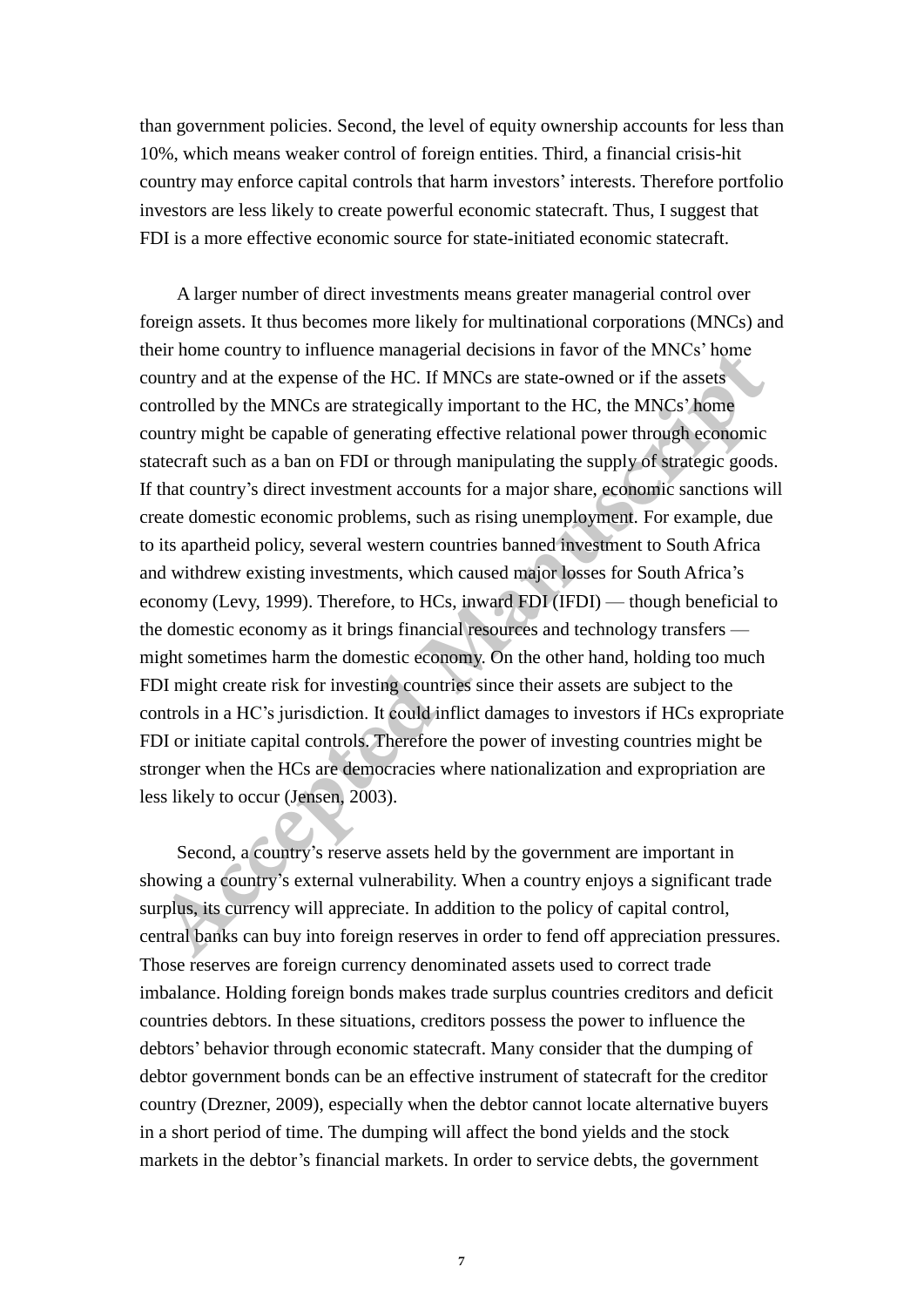might resort to bringing in more financial resources by increasing bond issuance, tax, or interest rates. However, these policies may weaken the government by incurring greater indebtedness, raising domestic discontent, or causing economic recession, which will cost the government's reputation and legitimacy (Thompson, 2007). Furthermore, governments with a higher debt to GDP ratio typically perform worse in economic growth (Reinhart and Rogoff, 2010). Highly indebted countries also face a higher cost of borrowing due to creditors' fear of default. Therefore, heavily indebted countries would also suffer from the slowed growth, or even loss, of financial power.

In sum, a country's relational power is higher if it becomes a major direct investor in sensitive or important industries in the HCs where political risks are low, as well as an irreplaceable foreign financial assets holder. In both situations, the most effective economic statecraft manipulates the asymmetrical interdependence relationship.

## **3. China's Balance of Payments**

In this section, I analyze China's BOP and the structure of its current account and financial account from 1997 to 2012. I present both regional and global trends.

## **3.1 China's Current Account Balance**

greater indebtedness, ruising domestic discontent, or causing economic recession,<br>which will cast the governments vegluation and legitimacy (Thompson, 2007),<br>Furthermore, governments with a higher delt to GDP ratio typical China's current account balance saw a 5.2-fold growth from US\$37 billion in 1997 to US\$193 billion in  $2012<sup>1</sup>$ . As shown in table 1, the account surplus reached its peak in 2008, amounting to US\$426 billion. This number shows that China has accumulated wealth swiftly, albeit the pace has slowed down since 2008. I subdivide current account into two dimensions: earnings from international trade in goods and services; income and unrequited current transfers from foreign governments and overseas workers. Detailed investigation shows that while China's surplus in traded goods rose steadily, its international trade in services experienced a surging deficit that rose to US\$90 billion in 2012 from US\$3.4 billion in 1997. Net income received from overseas also swiftly declined to a negative US\$42 billion in 2012, which means that China paid more to foreigners than it received. Current transfers from abroad share the same pattern — a decreased net volume of US\$3.4 billion in 2012 from its peak of US\$46 billion in 2008. The statistics demonstrate that China's declining surplus since 2008 was the result of growing demand for foreign services, while the earnings from exported goods remained steady. If this situation continues, China's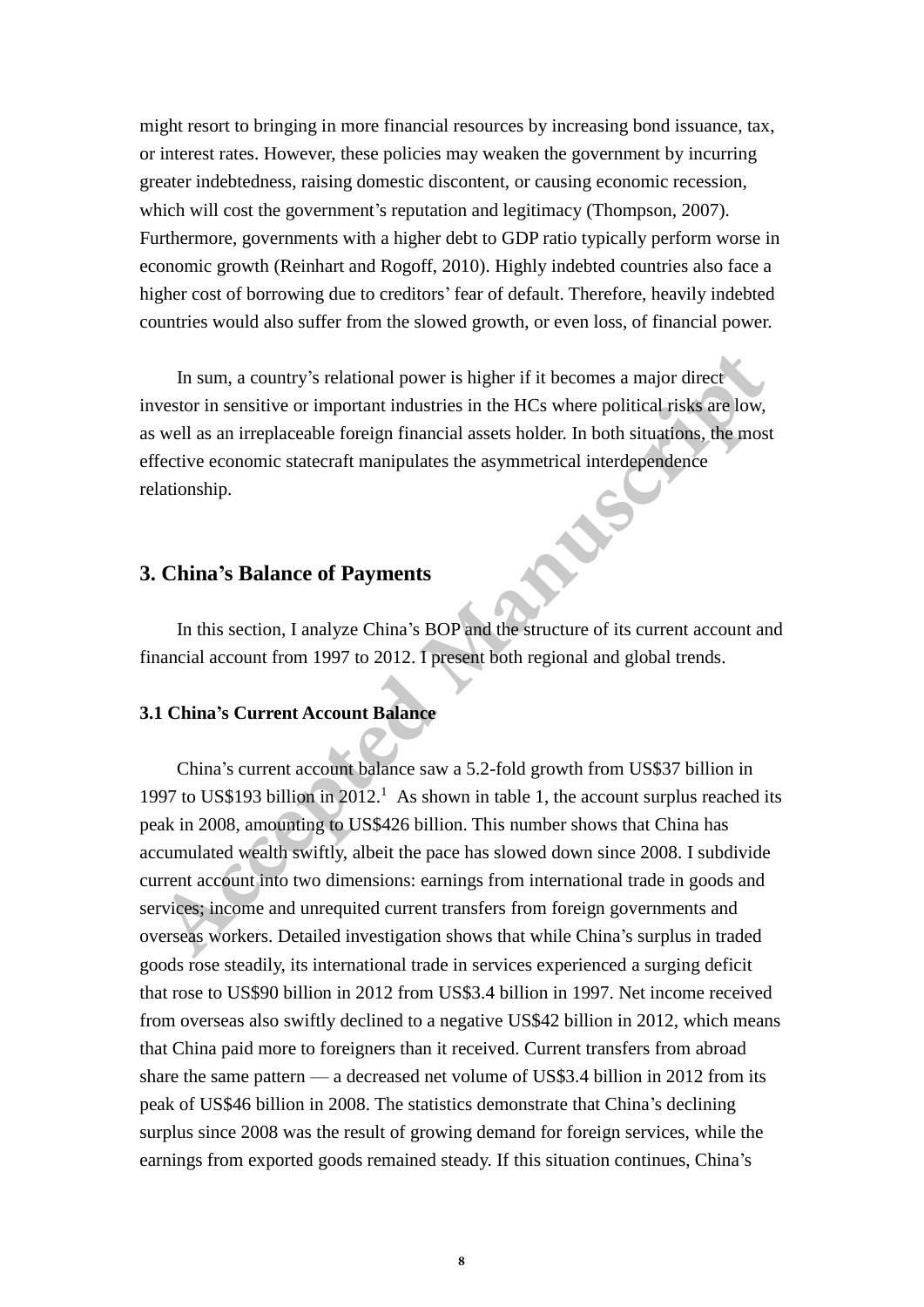pace of wealth accumulation and its resulting power accumulation may slow down, or even drop, which might lead China to a more financially strained situation.

#### [Table 1]

[Table 1]<br>
Part of the reason for China's net carrings slow<br>down comes from nipidly rising<br>
imports. China's worldwide share of imports in goods and services rose to 9.26% in<br>
2012 from 2.42% in 1997. The figures at rise v Part of the reason for China's net earnings slowdown comes from rapidly rising imports. China's worldwide share of imports in goods and services rose to 9.26% in 2012 from 2.42% in 1997. The figures at face value indicate that China's profitability from doing business with the world has declined; it now buys more from the world. China may not accumulate wealth as fast as it used to, but its potential influence on domestic markets around the world is still on the rise. China's surging volume of purchases from East Asia is particularly salient. The ratio of total exports to China to total GDP in East Asian countries (Brunei, Indonesia, Japan, South Korea, Malaysia, Mongolia, Philippines, Singapore, Taiwan, Thailand and Vietnam) rose to 7.34% in 2009 from 0.96% in 1997. China bought more than 7 percent of production in the region and the trend is still climbing. Production in several countries is highly dependent on the Chinese market. In Singapore, Mongolia, Malaysia, South Korea, Thailand and Taiwan, the ratio of these countries' exports to China and their GDP were 36.9%, 28.4%, 24.3%, 16.2%, 15.8% and 14.4% in 2009, respectively. In 1997, excluding Mongolia, the average ratio in those five countries was only 2.2%. For the U.S., China also imported more in quantity. However, it only accounted for 0.85% of total U.S. export volume in 2009.

China is considered an export giant around the world and ranked number one with 9.9% of world total export volume in 2012, a huge climb from being number ten in 1997. In East Asia, the percentage increased to 33.6% in 2012. Among the regional players, Vietnam, Malaysia and Singapore depend on China's exports more than others. The ratio of imports from China and GDP were 21%, 10.1% and 14.8% respectively in 2009. China's imports from the region rose more swiftly than its exports to the region, which resulted in its growing trade deficit with East Asian countries. In 1997, China enjoyed a trade surplus of US\$12.7 billion while in 2009 the deficit climbed to US\$275 billion. The trade with ASEAN members, as a whole, saw a US\$96 billion deficit in 2009, while in 1997 China still enjoyed a trade surplus of US\$1.5 billion. Trade with Japan, South Korea and Taiwan as a whole shared a similar pattern in 1997. China enjoyed a surplus of US\$11.2 billion in 1997 but has since become a deficit country of US\$179 billion. From a regional perspective, China's strength as a seller rises more significantly in Asia than in the world at large. Although it enjoys positive trade relationships with Western societies, the gap has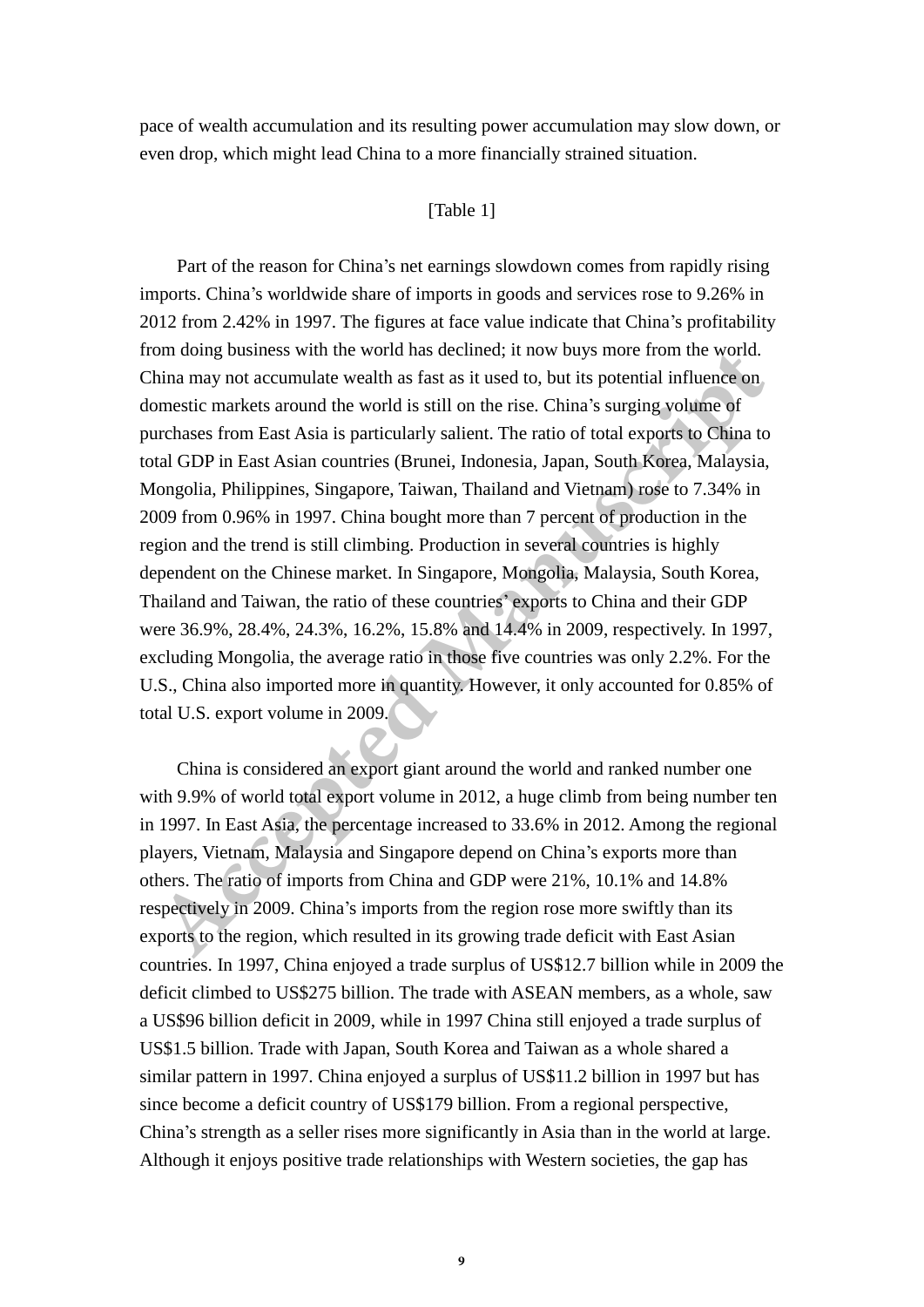narrowed quickly. On the other hand, its trade deficit in the region has increased even faster. This will create disadvantages for the accumulation of financial resources. If China's exported goods are easily substituted with products manufactured in other countries, Beijing's power as a seller might be in decline.

China's exported goods are easily substituted with products manufactured in other<br>countries, Beijing's power as a seller might be in decline.<br>Acide from trade, China's worldwide income and exament ransfers have also hit a<br> Aside from trade, China's worldwide income and current transfers have also hit a plateau. In 1997, China's net income and transfers were negative US\$5.9 billion. The figure reached its peak of US\$77.2 billion in 2008 and dropped to negative US\$38.7 billion in 2012. This is partly due to the decline in foreign aid to China from Western countries because of China's astonishing economic growth as well as the growing income or interest rates paid to foreigners. Although this restrains China's accumulation of wealth, albeit not in a significant way, it also indicates that China has stepped up its foreign aid to the developing world. Its external transfers to governments rose from US\$4.8 billion in 2007 to US\$50.3 billion in 2012. The amount of foreign aid might allow China to gain influence around the world, especially when China's relatively unconditional terms of aid are more welcome in poor regions.

## **3.2 China's Financial Account Balance**

As mentioned above, a country's direct investment and reserve assets in financial accounts may be a more accurate indicator of a country's relative strength. China's balance of direct investment in its financial account increased from US\$41.7 billion in 1997 to US\$191 billion in 2012, as shown in Table 1. This means that foreigners' investment in assets registered in China exceeded Chinese residents' investments abroad. Although China's outward FDI (OFDI) saw an enormous increase from US\$2.6 billion in 1997 to US\$62.4 billion in 2012, a 24-fold growth, inward direct investments from foreigners amounted to US\$254 billion in 2012. Aside from FDI flow, China's IFDI stock, which records the cumulative value of all investments, was US\$832.9 billion with US\$509 billion of outflow stock in 2012. Inward and outward FDI stock in 2012 accounted for 10.3% and 6.3% of China's GDP (United Nations Conference on Trade and Development, 2005, p. 59). These figures may indicate that from a global perspective, China in fact faces a minor level of vulnerability due to its dependence on foreign investors, but the gap has been narrowed.

From the regional perspective, however, China's pace of OFDI stock in East Asian countries increased from US\$587 million in 2003 to US\$6.49 billion in 2008, which, excluding Hong Kong as a destination, accounts for 21.03% of China's total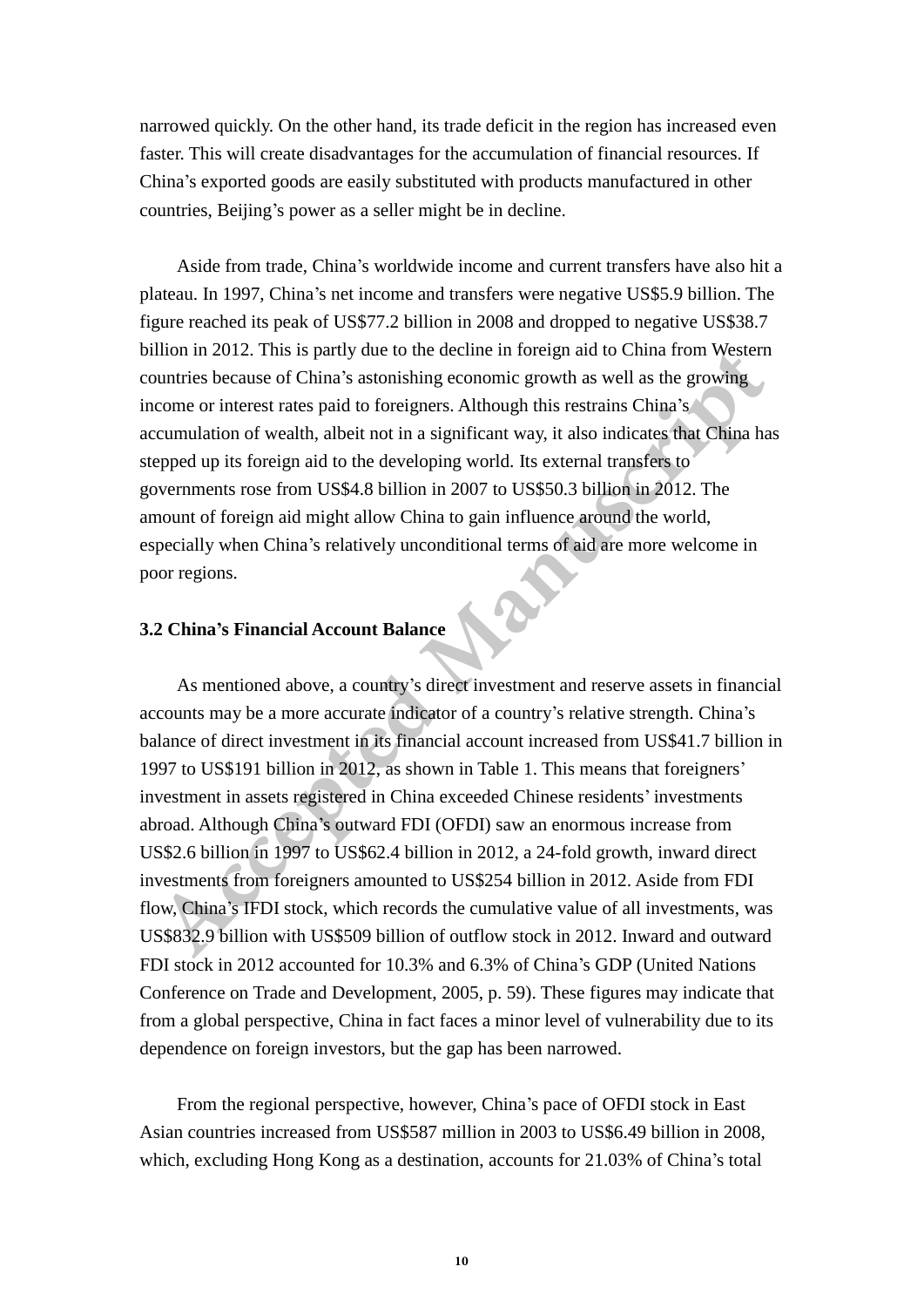OFDI stock (Kubny and Voss, 2010). However, the same number accounted for a mere 0.11% of the total GDP of East Asian countries, which means that China's control of foreign enterprises in East Asia appears weak. East Asia's OFDI stock in China similarly accounts for a small portion of China's GDP. In 2012, Japan and South Korea's holding of Chinese assets equaled 1.14% and 0.99% of China's GDP respectively, while the U.S. controlled 0.74% of shares. Southeast Asian countries are increasing OFDI to China, but most of these investments come from overseas Chinese businesses and would therefore cause little geo-economic concern (Samphantharak, 2011).

control of foreign enterprises in East Asia appears weak. East Asia's OTDI stock in<br>China similarly accounts for a small portion of China's GDP. In 2012, Japan and<br>South Korea's holding of Chinese assets equaled 1.14% and The world's surging demand for Chinese currency for Chinese goods and markets puts enormous pressure on the renminbi's appreciation. In order to maintain export competition, the Chinese government prints renminbi to maintain a stable exchange rate and continues to accumulate foreign reserves. As can be seen in its financial account, China's annual purchases of reserve assets have increased tremendously from US\$35.7 billion in 1997 to US\$387.8 billion in 2011. It reached its peak of US\$469.6 billion in 2010. According to the IMF, China's cumulative reserve assets amounted to US\$3.3 trillion in 2012, which is 2.6-fold larger than Japan, the world's second largest reserve assets holder. Among China's current total reserve assets, it is estimated that 65% are denominated in U.S. dollars, 26% in euros, 5% in British pounds, and 3% in Japanese yen (BBC, 2013). From a global perspective, Western societies owe much to China, while from a regional perspective, East Asian countries are increasing their purchases of renminbi-denominated assets to deal with their foreign reserves coming from a trade surplus in their dealings with China. This also indicates a likely internationalization of the renminbi in East Asia.

## **4. China's Balance of Payment and its Power Implication**

I assess China's power by linking its BOP to realist and complex interdependence situations in both the global and regional contexts.

#### **4.1 China's BOP and Realist Interdependence**

The first approach identifies sources of power in the aggregate amount of particular resources. Here I examine the change of China's basis of power using possession of material resources, financial vulnerability and international influence, all of which result from wealth accumulation.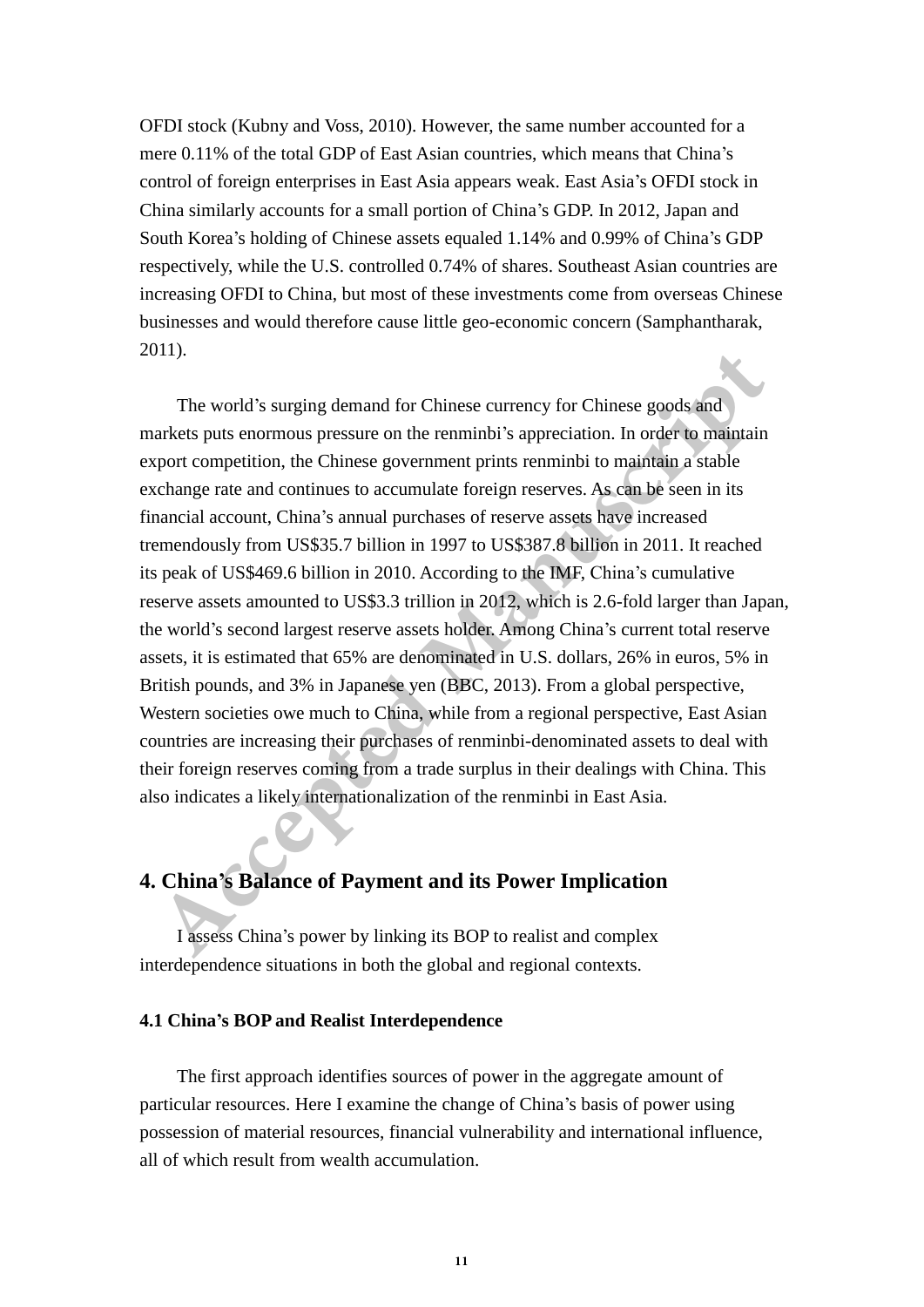large number of exports and inward direct investment. From 1997 to 2011, the average of CIP mix stud exports as a percentage of GDP was 12.78% and the average of EPD stock as a percentage of GDP was 12.8%. Combined, they a First, China's BOP shows that it has accumulated financial resources through a large number of exports and inward direct investment. From 1997 to 2011, the average of China's total exports as a percentage of GDP was 28.7% and the average of IFDI stock as a percentage of GDP was 12.8%. Combined, they are the driving force of China's economic growth, bringing Beijing a large sum of money to acquire power resources. China's military expenditure as a percentage of GDP, around 2%, has remained stable since 2000.<sup>2</sup> The total amount, however, has grown as fast as the country's high economic growth. In 2000, China spent US\$37 billion on military buildup and the number climbed to US\$158 billion in 2012. China's military expenditure as a percentage of the world total rose from 2.48% in 1997 to 9.72% in 2012. Although China constantly downplayed its military buildup by emphasizing their steady military expenditure of 2% of total GDP, its relative share of the global military force has increased. In 1997, China ranked number eight in total military expenditure in the world but climbed to second place in 2005. According to an assessment made by a group of policy analysts in Asian affairs, China's rapid economic growth has sustained its grand strategy of acquiring the necessary coercive military force to defend itself against foreign threats and resolve territorial and sovereignty disputes. This constitutes the most likely challenge to the U.S. in the near future. But if China encountered significant economic troubles that would make Beijing divert limited resources toward maintaining internal stability, the threat to the U.S. would drop significantly (Swaine et al., 2013).

The Correlate of War project maintains a power index dataset, the Composite Index of National Capability (CINC), which is comprised of the average ratio of each country's total population, urban population, iron and steel production, primary energy consumption, military expenditure and military personnel. After the end of the Cold War, the U.S. secured the highest CINC index of about 0.14, which means that the U.S. controlled roughly 14% of power resources in the world. According to CINC, China surpassed the U.S. in 1996 with its 0.139 CINC while the U.S. was at 0.138. In 2007, China's CINC further increased to 0.199 while the U.S. was still at 0.14. Dissecting the CINC, China's growing material capability comes from two major sources: their rapid growth in both military expenditure and urban population. China's primary energy consumption also increased quickly, which pushed China to secure enough overseas energy to sustain economic development. In 1997, China's primary energy consumption was 38.27 quadrillion BTU, which amounts to only 40% of consumption in the U.S. In 2010 China became the world's largest energy consumer as it consumed 100.9 quadrillion BTU, which is a 19.8% share in the world market,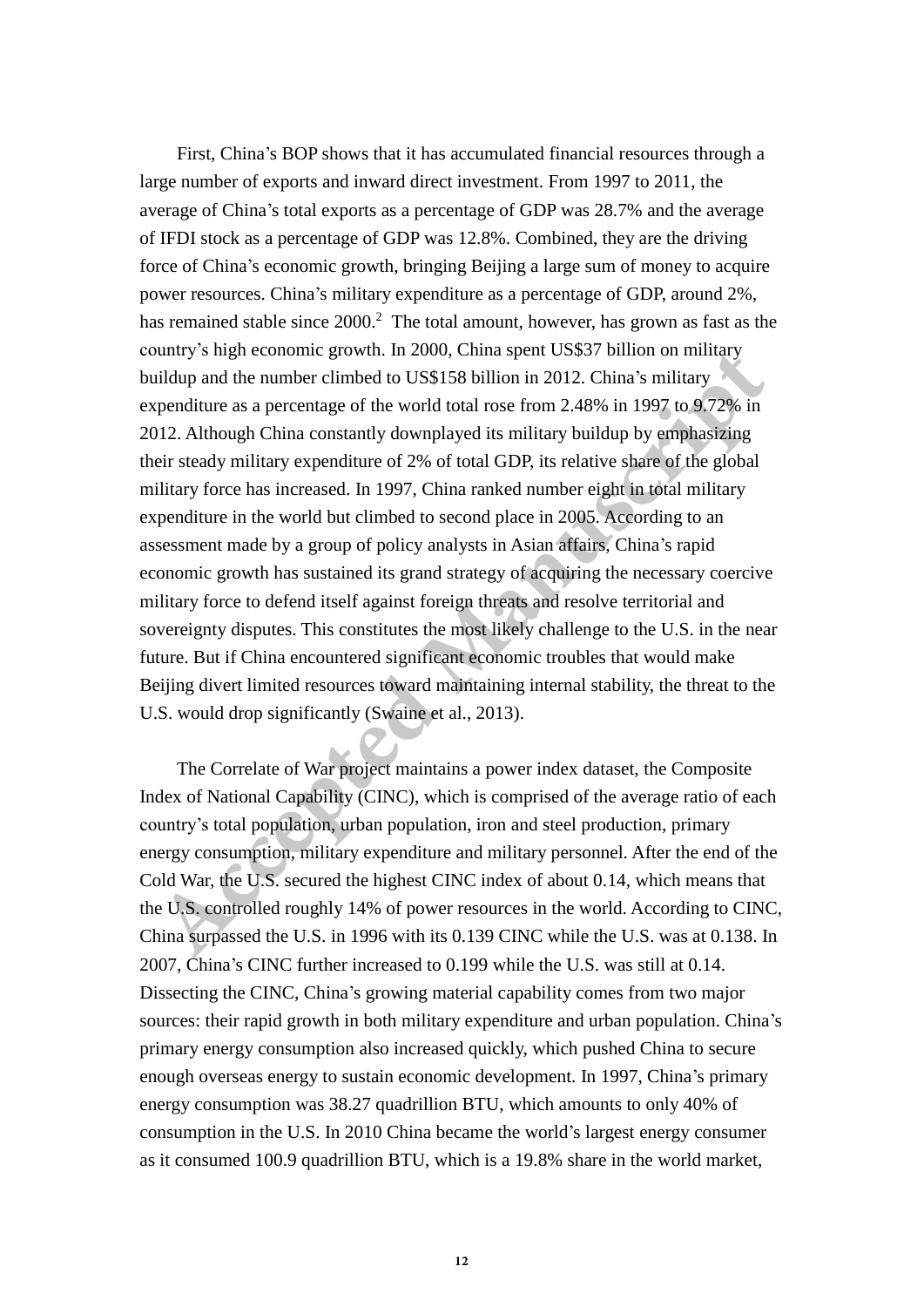surpassing the U.S.'s 19.2% share.<sup>3</sup> In other words, as of 2010 China was directly and indirectly in control of receiving the largest share of world energy production.

Although the CNC index is widely used to approximate state capacity, it<br>nevertheless has heart triticized for neglecting a country's level of technology and<br>production efficiency. This is expecially rme when China uses 19. Although the CINC index is widely used to approximate state capacity, it nevertheless has been criticized for neglecting a country's level of technology and production efficiency. This is especially true when China uses 19.8% of energy to perform only 9.3% of world total GDP. $4$  If the quality of technology is low, resources obtained cannot be effectively and efficiently transferred into power. However, if hi-tech exports or foreign investment to China can be diverted to advanced military facilities, China can elevate its physical power in a more efficient way (Glaser, 2006). I use the World Economic Forum's Global Competitiveness Index to correct CINC's problem. The dimensions of higher education and training, technological readiness and innovation within the index can help demonstrate China's level of technology. In the 2006-2007 report, China scored 3.61, 2.91 and 3.51 out of 7, respectively in those three dimensions. It improved to 4.32, 3.50 and 3.85 in the 2012-2013 report.<sup>5</sup> Although China saw some progress in advancing its technology level, it remains relatively low compared to other countries. According to the 2012-2013 report, the availability of China's latest technology ranked 107 out of 144 countries under investigation, and its technological transfer from inward direct investment came in  $77<sup>th</sup>$  place, which is way below that of many of its developing global competitors. If this factor is considered, China's power capacity as measured by CINC should be discounted. China's qualitative advancement has not caught up with its quantitative expansion (Beckley, 2011).

Second, if a country is financially vulnerable, it will be more likely to suffer from potential economic crises, thus affecting its capability to act independently. Therefore, a country's national saving, foreign reserves and external debt owed are all important indicators of strength to buffer the potential costs of a crisis. China's continually growing current account surplus helps to accumulate more wealth, which is largely deposited in savings rather than in investments. China's gross savings as a percentage of GDP equaled 52.7% in 2011, an improvement from 37.6% in 2001, while other great powers such as Japan and the U.S. saved only 21.9% and 11.7% of their GDP. Other emerging economic powers like India, Indonesia and South Korea put 31.4%, 31.8% and 31.5% respectively, of their money in the banks. China's total reserves in 2012, including foreign reserves, gold and special drawing rights, was US\$3.3 trillion, which is the most in the world and is 2.6-fold of the world's second biggest reserves holder, Japan. The U.S. only held US\$139.1 billion; however, the U.S. dollar enjoys privilege as the main global currency in circulation. China's external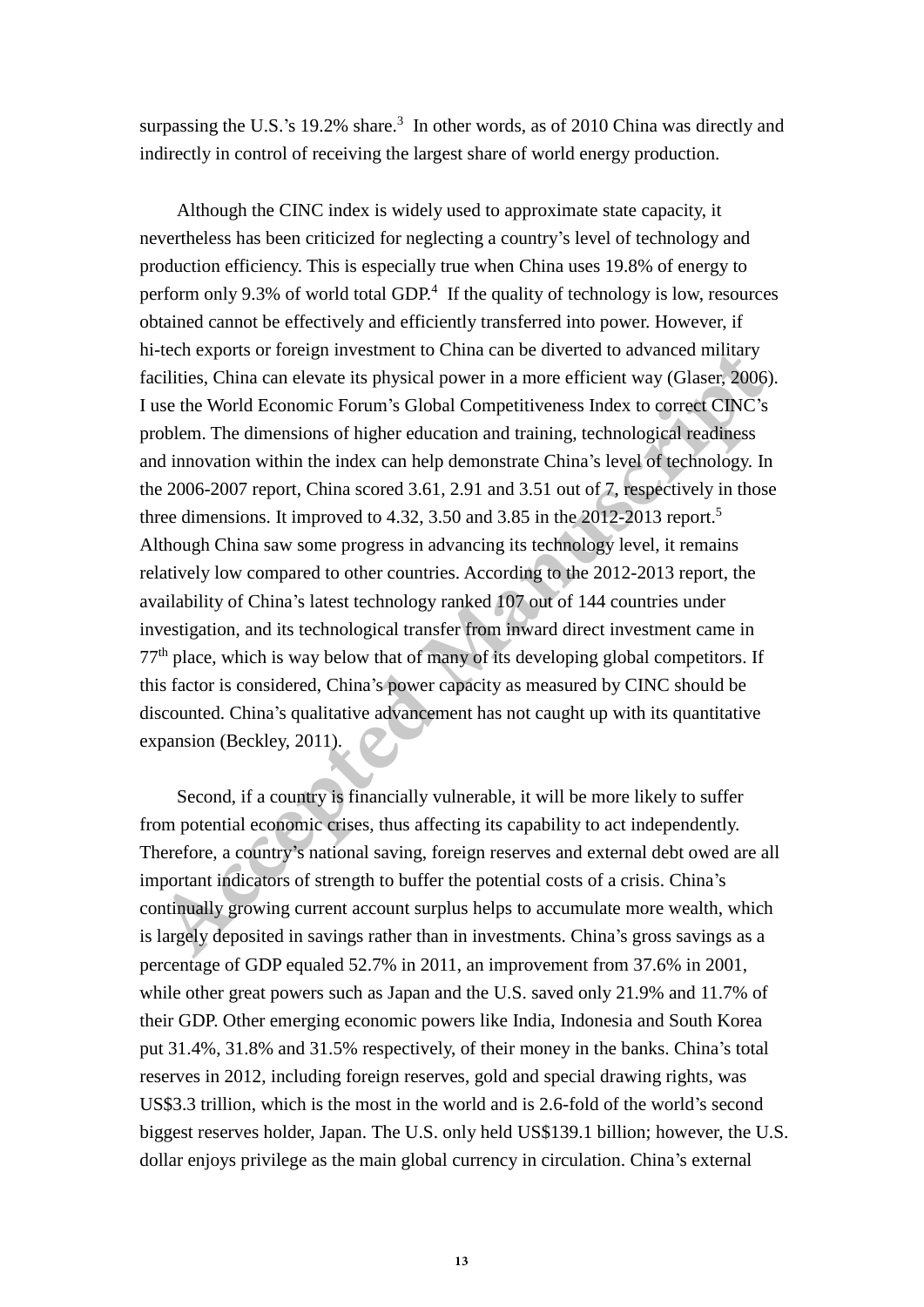debt, compared to other great powers, was relatively small and accounted for 21.3% of its GDP in 2012. In contrast, U.S. and Japan's net government debt as a percentage of GDP was 107.9% and 134.3% respectively. These numbers approach those from seriously indebted countries in Europe.<sup>6</sup> Compared to other major players, China's financial situation makes it less vulnerable to outsiders.

of GDP was 107.9% and 134.3% respectively. These numbers approach those from sciencial yimlehed countrise in Europe.<sup>6</sup> Compared to other major phyere, Chima's financial situation makes it less vulnerable to outsiders. The Third, China's international influence has expanded with its abundant financial resources that allow it to participate in major international organizations. Its growing current account surplus has led to global imbalance problems that require Beijing's cooperation to mitigate. China as a consequence holds abundant financial resources and stronger bargaining power in its participation in global economic institutions. This is evident in China's growing voting share in the IMF and the World Bank. The IMF's actual decision making resides in the Executive Board, which consists of 24 executive directors. As one of the eight IMF members with large economies, China has secured one permanent executive director seat and engages in daily decision-making processes. The voting share held by the Chinese executive director grew from 2.28% in 1997 to 3.81% in 2012 (International Monetary Fund, 1997; 2012). As the IMF's voting share changes with the economic scale of its members, the distribution of voting shares reflects the changing global distribution of economic strength. Similarly, China's voting share in the International Bank for Reconstruction and Development (IBRD) within the World Bank Group also climbed from 2.89% in 1997 to 5.48% in 2013 (World Bank, 1997; 2012). By contrast, Beijing's voting share in the Asian Development Bank has remained constant at around 5.5% from 1997 to 2012 (Asian Development Bank, 1998; 2013a). As China's economic growth continues to accelerate, its voting share will continue to grow and its decision-making power gap with Western countries and Japan will narrow. However, the U.S.'s voting share in IMF only slightly dropped from 17.78% in 1997 to 16.75% in 2012. Together with its partners in Western developed economies and Japan, the total share under U.S. control accounts for more than 50%, which China is unlikely to compete with on its own. The situation is similar in the World Bank and the Asian Development Bank, despite the fact that major Western countries will soon have to accommodate China's request for more power in international economic and financial institutions. Without China's cooperation, the global imbalance problem is not likely to be corrected (Bergsten, 2006). Although China is not yet able to secure enough voting power in global economic forums, its say in global economic and financial issues has increased as a result of its growing economic power. The World Bank's appointment of Justin Yifu Lin as the Bank's Senior Vice President, Development Economist and Chief Economist, as well as the proposal to establish the informal "Group of Two," are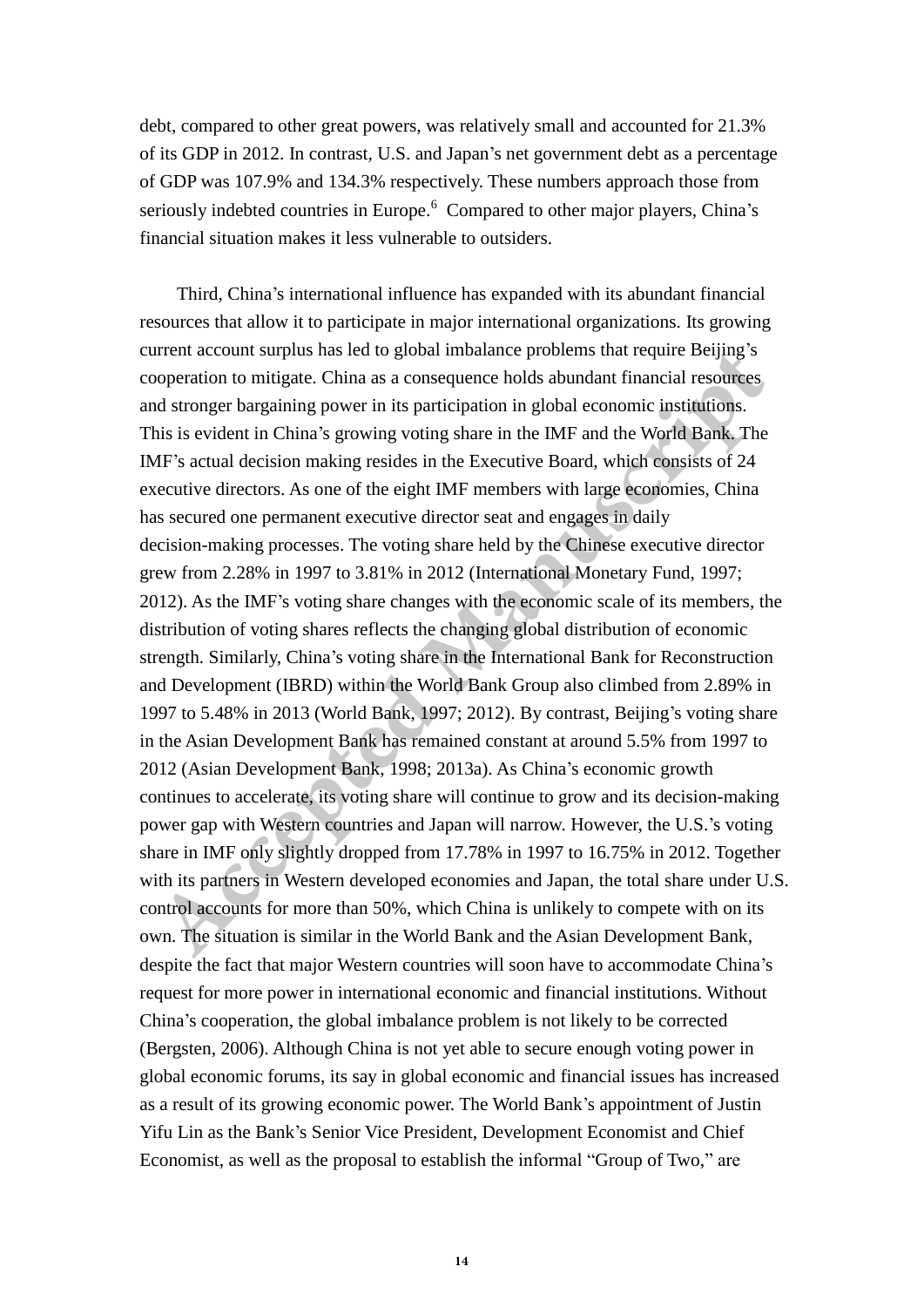indicative of China's growing geo-economic power resources (Bergsten, 2009).

#### [Table 2]

Trable 2]<br>
Trable 2]<br> **China's growing economic power is also reflected in its participation in**<br>
international affains, In 1997, chimia's contribution to the United Nationes' (UN)<br>
regular budget amounted to USS9.23 multi China's growing economic power is also reflected in its participation in international affairs. In 1997, China's contribution to the United Nations' (UN) regular budget amounted to US\$9.23 million, which is 0.74% of total contributions, ranking China in 19th place. In 2012, its ranking improved to sixth place as the contributions rose to US\$144.7 million, accounting for 5.15% of the world total.<sup>7</sup> The U.S. remains the single largest contributor, with a steady 22% share of total contributions since 2001, followed by Japan that contributes more than 10%. If the trend continues, China will soon surpass Germany, France and the United Kingdom, whose contribution shares remain steady from 5% to 7%, and become the third largest contributor to the UN. In the early 1990s when China was criticized for contributing too little to the UN relative to its rapidly growing economy, Beijing fought back by arguing that its economic strength was overestimated if the statistics took into consideration its large population (Kim, 1999). Now China has become richer and more confident in participating in international organizations.

To sum up, China's power as resources has increased tremendously over the past two decades. Its outstanding BOP performance makes it financially abundant enough to elevate the capability of its military force. It has also become more confident and played more important roles in intergovernmental organizations. Its external strength has improved and vulnerability reduced. However, China might not yet be capable of transforming its resources fully into coercive power due to its lagging level of technological achievement and relatively weak power in major international organizations compared to the U.S.

## **4.2 China's BOP and Complex Interdependence**

In addition to aggregate power resources, a country's influence depends on its power relationship with other countries. Commercial liberalism, for example, states that greater economic interdependence can promote peace among countries due to the high costs following the cessation of international trade (Mansfield and Pollins, 2001). Here I investigate the relationship between China's basis of power and those of its regional partners. Aspects of interest here include China's trade relationships with others, inward and outward FDI flows, foreign aid and foreign reserves holdings.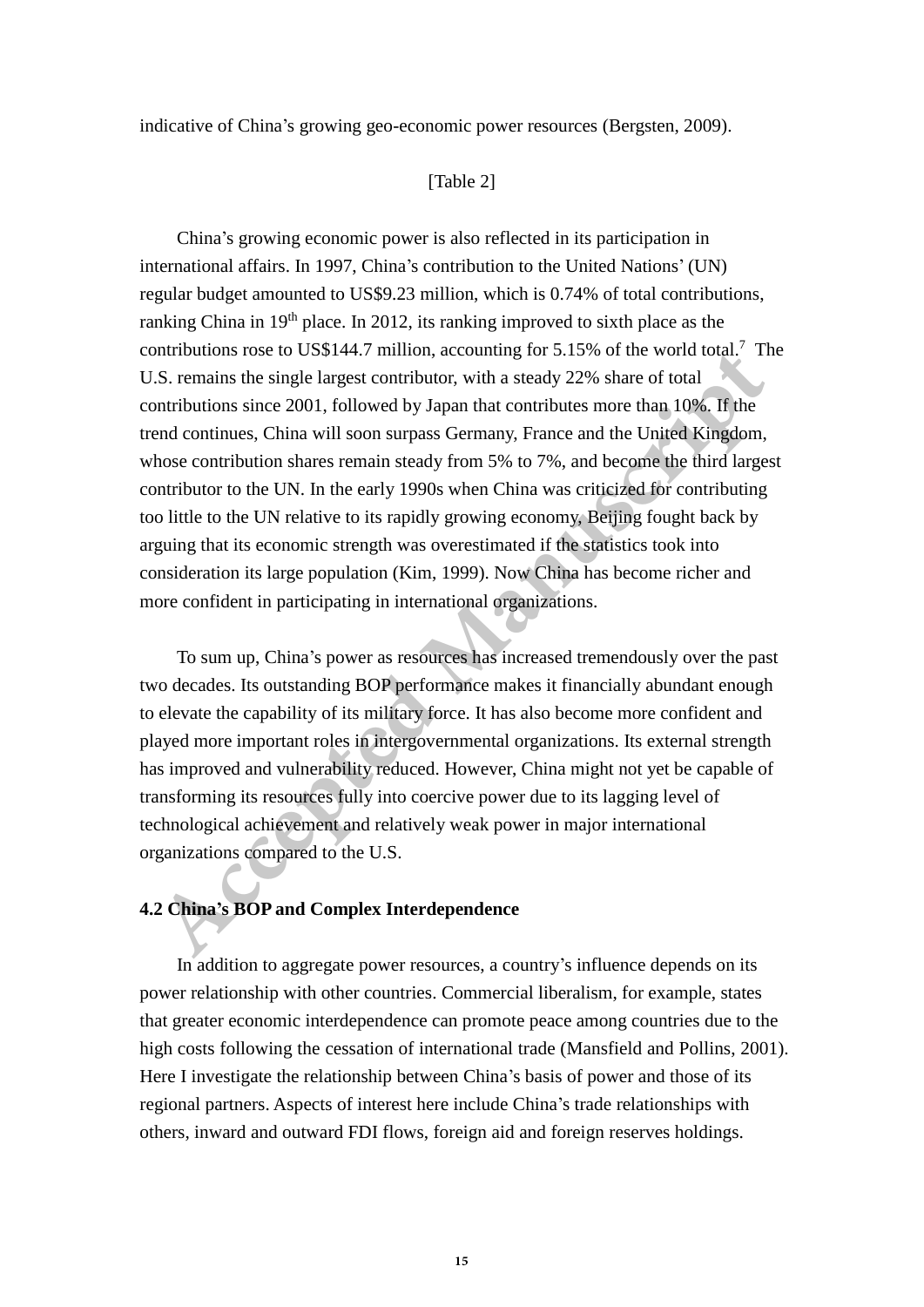the percentage relative to each country's total exports and imports. In 1997, China<br>was only one of the important hayers in East Axia. Its import percentage accounted<br>for only about 20.7% in Northeast Asia, 5.1% in Southea First, China has emerged as the most important import buyer in the region. In Table 3, I categorize China's import and export volume from regional countries and the percentage relative to each country's total exports and imports. In 1997, China was only one of the important buyers in East Asia. Its import percentage accounted for only about 20.7% in Northeast Asia, 5.1% in Southeast Asia and 4.3% in regional powers' total exports. Besides being the biggest import buyer in Mongolia and North Korea, China merely ranked  $4<sup>th</sup>$  to  $25<sup>th</sup>$  in the rest of the countries. By 2009, China's buying power surged significantly and it became the biggest buyer in all five Northeast Asian countries. On average, China accounted for 55.9% of total exports from Northeast Asia. In Southeast Asia, China was the biggest buyer in four countries and the second biggest buyer in five countries, accounting for an average of 26.2% of total exports from those countries. Among them, Singapore, the Philippines, Cambodia, Laos, Malaysia and Thailand depend on China for more than 30% of their exports. Most East Asian countries are extremely dependent on international trade, which makes them more vulnerable to China's power as a buyer. Other regional great powers like India and Russia, although less dependent on trade, still expect China to buy in order to help them correct their current account deficit. They only sell on average about 12.6% of their total exports to China, but China has become the biggest buyer in both countries. China's surging buying power also allowed them to become a major importer of global natural resources such as copper, iron, coal, oil and cotton. These commodities are more sensitive to the fluctuation of supply and demand. In 2001, according to the Asian Development Bank, China's shares of global consumption of nonrenewable energy resources, major agricultural crops and base metals were 20%, 23% and 40% respectively. China is the world's largest consumer of milled rice, cotton, coal, iron ore, nickel, refined aluminum, refined copper stainless steel, tin and zinc. The report expects China to become a "shock emitter" to resource-rich countries through its influence on resource prices in global markets (Aisan Development Bank, 2013).

## [Table 3]

Some evidence shows that China is capable of transforming its buying power into economic statecraft. A study found that countries that receive the Dalai Lama are likely to face China's short-term trade retaliation in the form of cutting imports (Fuchs and Klann, 2013). Norway received similar pressure when its export of salmon to China dropped by half due to the Norwegian Nobel Committee's selecting Liu Xiabo as the 2010 Nobel Peace Prize recipient. A similar strategy was used on the Philippines, where agriculture accounted for one-fifth of the country's economy and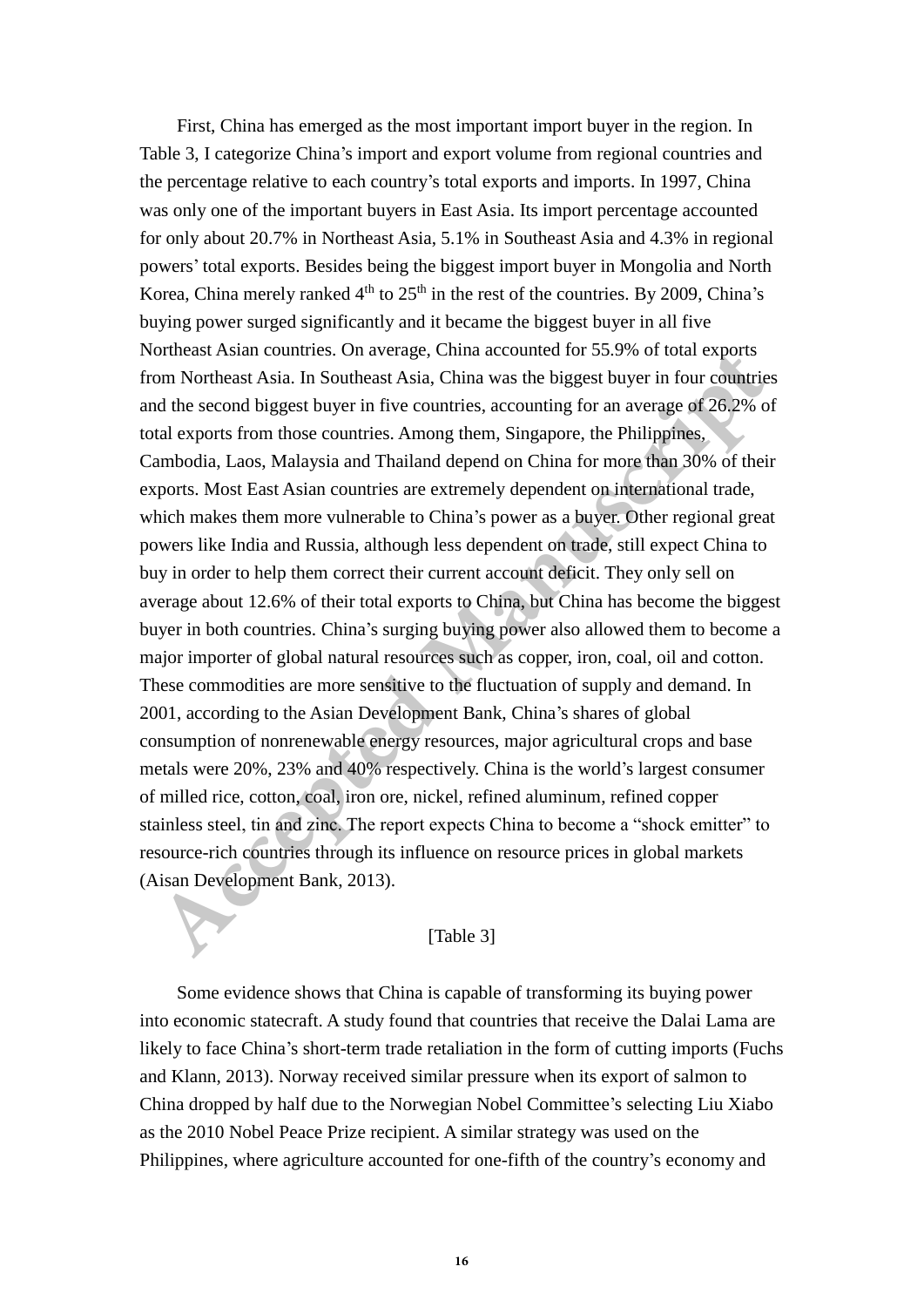bananas are the second largest exported agricultural good. In 2012 when China tried to force the Philippines to back down on territorial disputes over the Scarborough Shoal in the South China Sea, their bananas export was confronted with tighter quarantine inspections (Reilly, 2012). Beijing has shown its intention to unify with Taiwan by means of "buying," rather than "conquering," by securing good deals to purchase over-produced Taiwanese fruits and vegetables, as well as by encouraging mainland Chinese tourists to spend money in Taiwan. Also, China's dominant influence on Mongolia is manifested in its purchase of 91% of Mongolia's total exports in 2011. In 2009, when China limited its import of Mongolia-made commodities, the resulting 1.9% economic contraction brought about the collapse of Mongolia's largest bank. Mongolia's subsequent loss of domestic policy autonomy to China is attributed to this asymmetric power structure. (Reeves and Pardo, 2013).

Shoal in the South China Sea, their bananas export was confronted with sighter<br>unramine impections (Relity, 2012). Beijing has shown its intention to unify with<br>Taiwan by means of "buying," afther than "conquering," by se China is an exporting giant who was the biggest or the second biggest seller in 19 out of 20 countries in 2009 (see Table 3). But most countries are not heavily reliant on China's exports except for Cambodia, Myanmar, Vietnam, Mongolia, North Korea and Taiwan. Besides, China's major export goods are manufactured goods that can be easily substituted in the world market. Since exports to other countries are less strategically important, pricing of those goods are also less sensitive to China's potential harassment. Compared to China's surging buying power, China's exports are less likely to constitute an effective threat to others. One exception might be China's control of rare earth, which amounts to 97% of the worldwide trade. Beijing once stopped exporting rare earth elements to Japan after the China-Japan maritime standoff near the Diaoyu/Senkaku islands in September 2010. Since then, Japan has actively sought alternative materials and import sources to buffer the cost. In 2012, its import demands from China decreased, which led to difficulties among Chinese manufacturers. Ultimately, China's rare earth ban failed to constitute an effective diplomatic tool to threaten Japan (The Japan Times, 2012). China's current account surplus in its BOP with Western countries might help it to accumulate wealth, but Chinese exports still pose less of a threat to the West than to other countries in the Asian region. It seems that China's earnings from the Western hemisphere have been used to increase its influence as a powerful buyer in the Eastern hemisphere. The asymmetrical complex interdependence situation is favoring China in the region rather than in the world.

> Second, China's OFDI and IFDI relationship with other countries may increase or decrease China's relational power. If China's OFDI amounts to a large share of economic development or if it is strategically important in the targeted countries,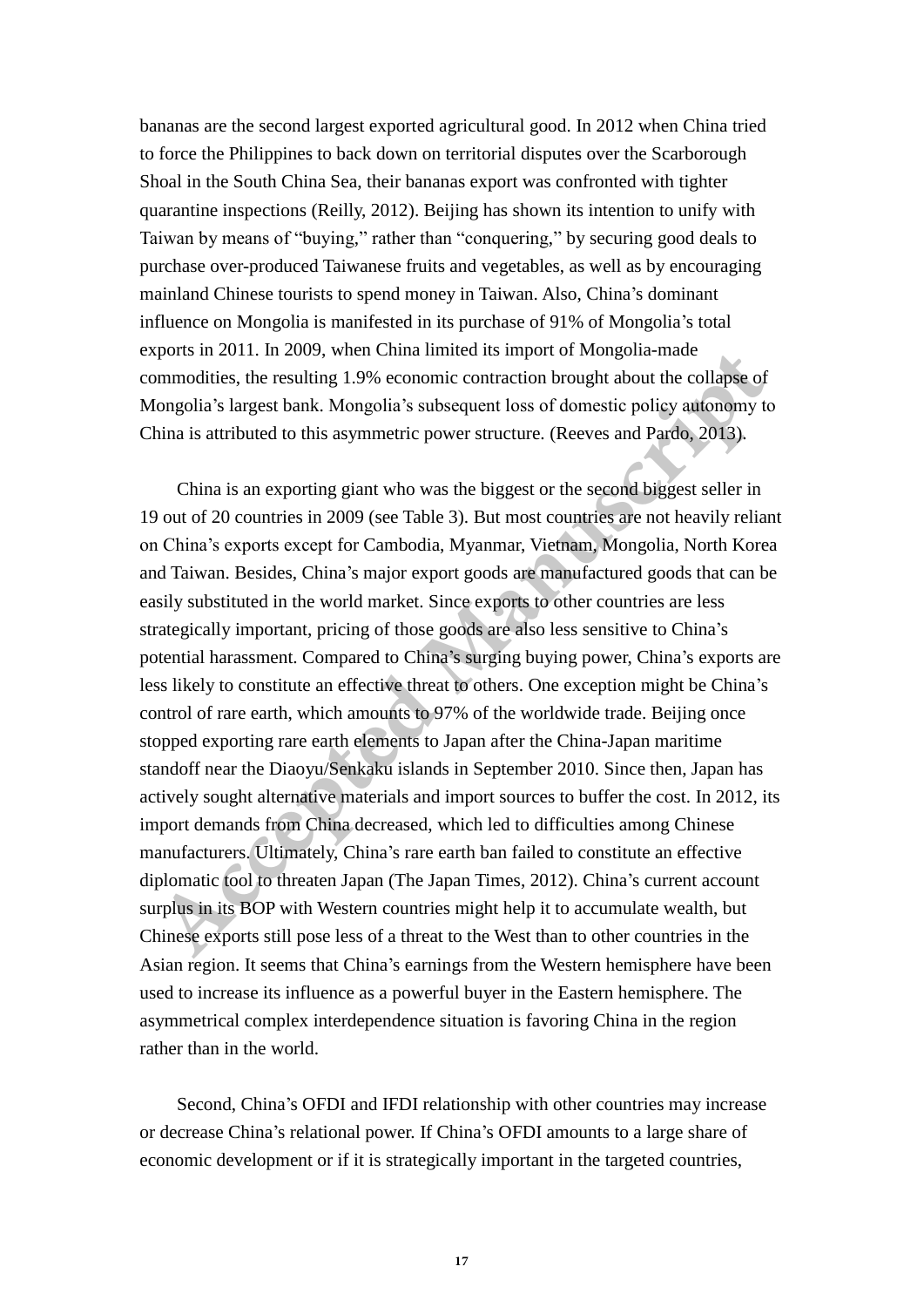mentioned in the last section. China's OFDI only accouns for a small portion of the<br>total in the regrion and in the world. Note of its OFDI was distributed to mining and<br>leasing and huseries services sectors, accounting fo China's relational power will be strong. Conversely, if China's IFDI greatly affects its economic growth or strategic situation, it would curb China's relational power. As mentioned in the last section, China's OFDI only accounts for a small portion of the total in the region and in the world. Most of its OFDI was distributed to mining and leasing and business services sectors, accounting for 23.6% and 36.2% of total outward investments in 2009. In terms of the destinations of its FDI, about 63% was directed to Hong Kong while only 13%, 8.6% and 8% went to Latin America, Asia and Western developed countries, respectively. On face value, China's OFDI does not play an important role to HCs. However, most Chinese MNCs are state-owned and are thus more sensitive to direction from the central government. This may generate some leverage with HCs, especially with developing countries that need China's more favorable terms to explore natural resources. This is evident in China-Sudan relations, which are founded upon China's investment in Sudan's oil and infrastructure projects. In the Darfur crisis and regarding South Sudan's independence, the international society looked to China to exert enough political pressure on Khartoum to end long-standing bloodshed.

Beijing's influence may be strong in several developing countries because of its investments, but it has also become more difficult to acquire sensitive industries from its global rivals. In the U.S. for example, China's state-owned oil company China National Offshore Oil Corporation (CNOOC) failed to acquire a California-based oil company Union Oil Company of California (UNOCAL), which became defunct in 2005. The deal died in the end due to political pressures in the U.S. arising from fear of China's surging role in the U.S.'s energy security. Although Chinese state-owned enterprises, especially national oil companies, accounted for the greatest share of foreign investors in oil and gas industries in North America, those deals were only made possible when China agreed to purchase only a portion of shares and focus on the partnership relationship instead (Dezember and Areddy, 2012). These kinds of investments, however, are less likely to result in effective influence on HCs.

China's IFDI as a percentage of GDP equaled 3.8% in 2011, which is relatively low compared to other countries such as Mongolia and Singapore, whose IFDI accounted for 53.8% and 22.8% of their GDP in the same year. <sup>8</sup> Employment of foreign-invested enterprises equaled 5.46% and their contributions to China's GDP were from 3% to 6% in 2009. Among that IFDI, 62.7% came from Asian countries. Among them, more than 45% were from Hong Kong investors, which would not constitute a threat to China at all. Western developed countries merely accounted for 8.8%. Most investments were made in manufacturing and service sectors while only a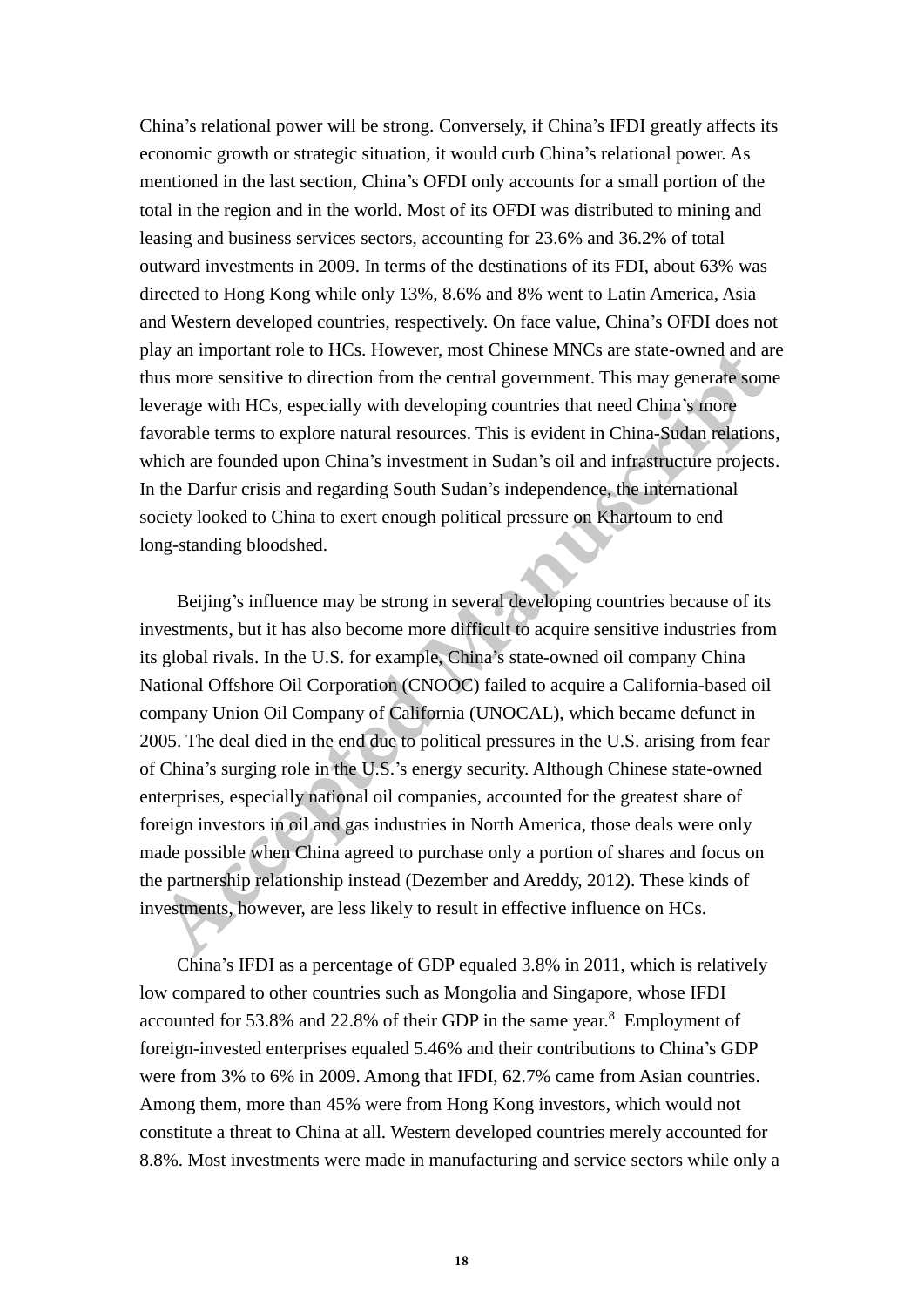small portion went to primary and mining sectors. In 2009, only 1.6% of FDI went to primary industries and 0.6% went to mining industries while 52% and 45.8% were invested in manufacturing and service industries respectively (Li, 2013). Private MNCs acquired China's assets merely to pursue China's fast expanding markets rather than for a strategic purpose. Foreign ownership in mainland Chinese assets does not yet constitute a potential threat to China. To sum up, China's OFDI and IFDI situation does not create significant geo-economic potential in the region and the world, but it may give China some leverage in several developing countries that need Chinese capital for infrastructure development. These countries, nevertheless, are not major global powers.

invested in manufacuring and service industries respectively (Li, 2013). Private<br>MNCs acquired China's assets merely to pursue China's fast expanding markets<br>mather than for a strategic purpose. Fureign ownership in mainla Third, foreign aid is another possibility to create powerful asymmetric relationships in favor of donor countries. It can be through either unrequited transfers or debt forgiveness in a country's current and capital accounts in the BOP. From 1997 until 2012, China remained a net aid recipient. Its global influence as an aid donor was not comparable to major Western donors such as the United States, France or Germany. When these three countries unrequitedly gave out US\$69 billion on average in 2011, China received US\$25.3 billion. Although China has increased its foreign aid and the transfers received have decreased, the gap between China's and Western countries' global donations is still significant. From the regional perspective, however, China has increased its aid to Southeast Asia. It is estimated that China's aid to Southeast Asian countries increased from a total of US\$36 million in 2002 to US\$6.7 billion in 2007 (Lum et al., 2009). With more lax conditions for aid than other Western donors, China has signaled its reluctance to use economic incentives to change the behaviors of recipients and instead has tried to bring about reciprocity. In addition, China's political system and values system are closer to that of Southeast Asia. All these reasons make China's money more attractive. Take the China-Vietnam relationship as an example. Although both see each other as an adversary, it is estimated that, including grants and loans, China has become the second largest aid provider to Vietnam. The number of grants and loans to Vietnam amounted to US\$200 million, only second to Japan. China also offered generous loan programs to help develop infrastructure in Vietnam. Projects include electricity, roads, schools, hospitals and telecommunication. These projects not only benefit the poor in Vietnam, but they also create tight interconnectivity between both countries. China's behavior is considered a utilization of soft power aimed at opening Vietnam's markets to Chinese goods, as well as potentially securing access to Vietnam's natural resources (Lum et al., 2008). In brief, while China may not become an influential donor around the world, its relative regional leverage is gradually on the rise.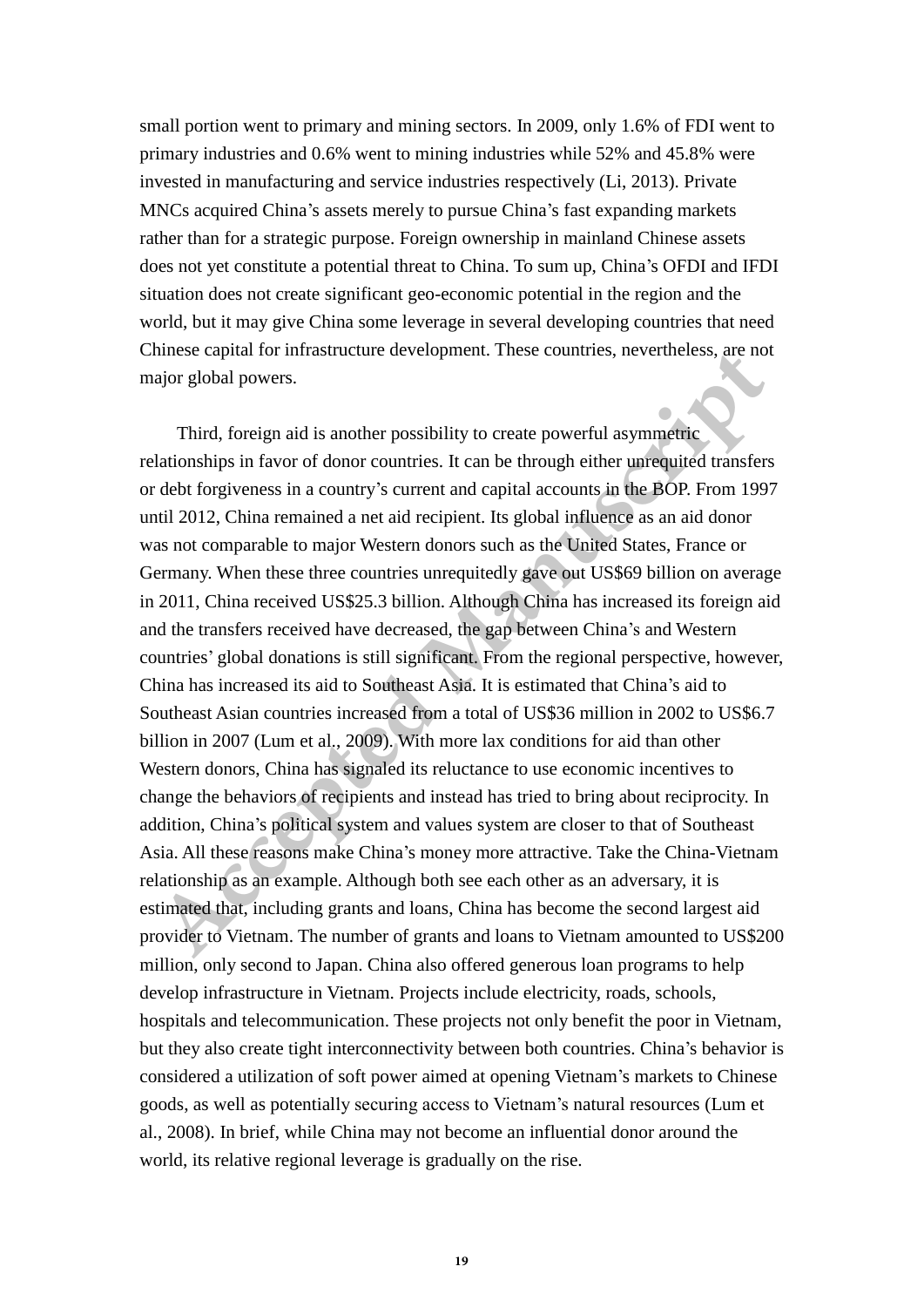if a large holder of foreign reserves suddenly dumps the sum to attack the target's<br>foreign exchange. China's but besteres in 2012 equalited US\$3.3 tirilibun, including<br>over 99% in foreign exchange reserves. Almost all res Fourth, a country's foreign reserves can serve as a potential economic statecraft if a large holder of foreign reserves suddenly dumps the sum to attack the target's foreign exchange. China's total reserves in 2012 equaled US\$3.3 trillion, including over 99% in foreign exchange reserves. Almost all reserves are denominated in dollars, euros, pounds and yen. It is speculated that China's large amount of U.S. Treasury bill holdings will constitute leverage to use against Washington. Indeed, China has become the largest lender to the U.S. since the 2009. Indeed, China has become the largest lender to the U.S. government since 2009. Its share of treasury holdings equaled 21.8% in 2007, rose to its recent peak of 27.9% in 2011, and dropped to  $21.6\%$  in  $2012$ .<sup>9</sup> Therefore the likely question is: will Beijing's decrease in foreign reserve holdings threaten Washington? It seems unlikely, for two reasons. First, although China is one of the major U.S. Treasury bond holders, other countries also rely heavily on them to stabilize their exchange rates. Therefore, if China diversified its foreign reserves portfolio away from the U.S., other countries would enter the market and fill the gap. It is evident in Table 4 that when China started to lower its U.S. sovereign bond holdings, Japan, Brazil, Taiwan, Russia, Belgium, the United Kingdom, Singapore, France and South Korea increased their amount of U.S. bond holdings. The situation is similar with regard to foreign portfolio holdings. As long as the U.S. dollar still remains the major currency in global markets, China is less likely to effectively flex its muscles by means of financial statecraft.

# $\begin{picture}(180,170)(-20,170)(-20,170)(-20,170)(-20,170)(-20,170)(-20,170)(-20,170)(-20,170)(-20,170)(-20,170)(-20,170)(-20,170)(-20,170)(-20,170)(-20,170)(-20,170)(-20,170)(-20,170)(-20,170)(-20,170)(-20,170)(-20,170)(-20,170)(-20,170)(-20,170)(-20,170$

Second, since China holds a large amount of dollar-denominated financial assets, it would suffer economic losses from a drastic depreciation of the dollar and appreciation of the renminbi. According to William Cline's calculations, a one percent rise in renminbi's real effective exchange rate will harm China's exports and cost 0.3% to 0.45% percent of China's GDP. If renminbi appreciates 10%, China's current account surplus will be down by US\$170 to US\$250 billion (Cline, 2010). As a consequence, China will naturally try to maintain a stable peg to the U.S. dollar, which makes the holding of U.S. bonds less likely to become a threat to Washington. In sum, China's large amount of foreign reserves can best be seen as a potential power that is either ineffective or will generate mutual damage. In reality, China may not gain much advantage from this creditor-debtor relationship.

To sum up, China's global relational power is most salient in its surging buying power around the world. In terms of FDI, foreign aid and foreign reserves, China's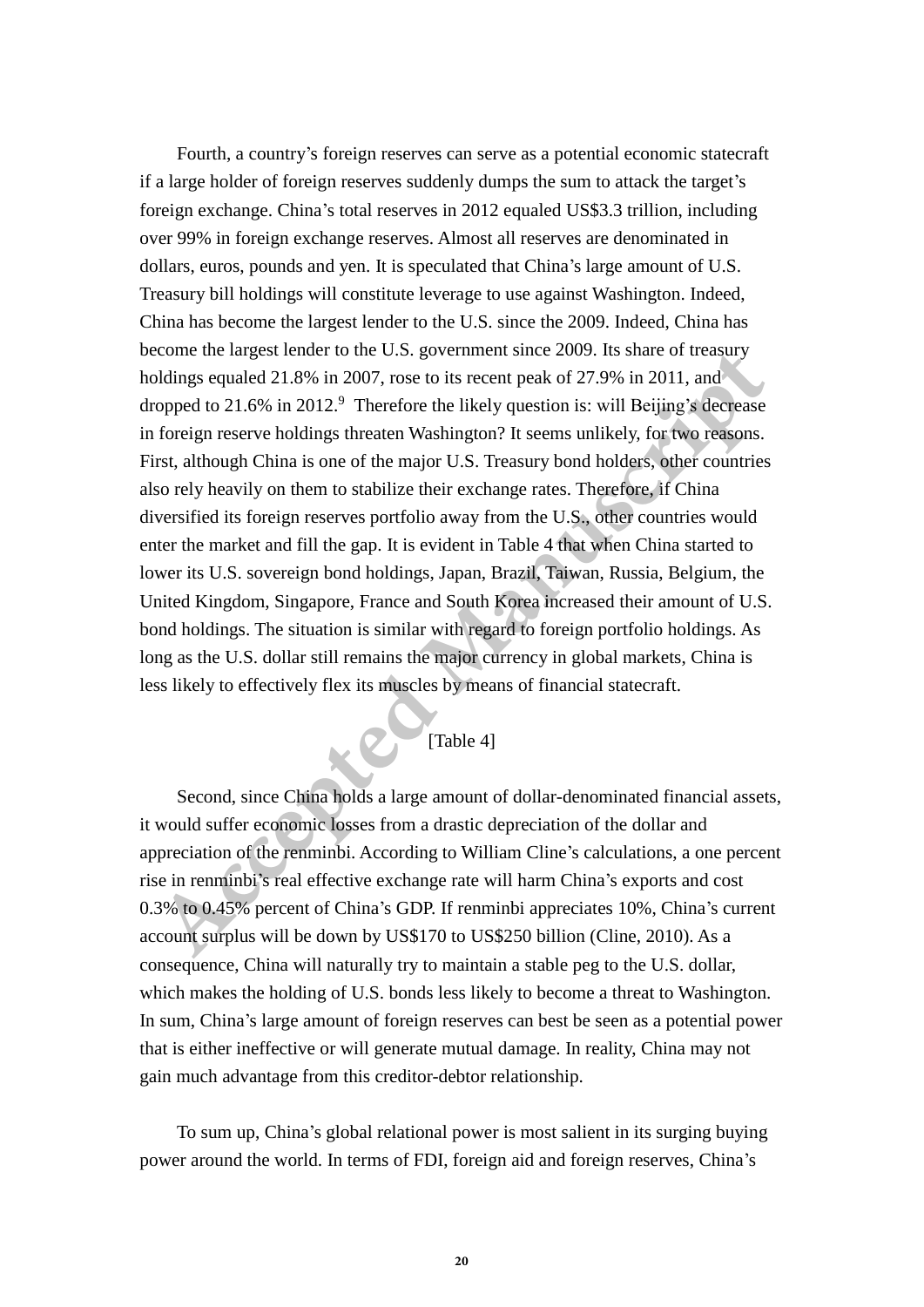global relational power still falls short of effective pressure in the world and is not comparable to Western countries. In the regional context, however, China has become the biggest buyer and seller on the whole. Its rising OFDI and foreign aid in the region and in the developing world at large will give it more leverage in several countries. China's relational power in the region is significantly on the rise.

## **5. Conclusion**

This paper seeks to link the BOP to the concept of power and assess China's power accordingly. It finds that China's potential aggregate power sources are on the rise, especially in its fast growing current account surplus and foreign reserve holdings. However, these sources of power are not likely to be translated into effective economic statecraft any time soon. Its relative power, at best, is approaching that of the U.S., but there is still a large gap to fill. However, one should take heed of the following four aspects of China's rise:

the biggest buyer and seller on the whole. Its rising OFDI and foreign aid in the region and in the developing world at large will give it more leverage in several<br>countries. China's relational power in the region is signi First, China's fast accumulation of capital has made it the second largest global, as well as regional, buyer. Its power as a major global buyer is approaching that of the U.S., the largest global buyer. While China's internal market is expected to keep expanding, along with the need to correct global imbalances, China's imports may continue to grow quickly and may soon surpass the world leader, the U.S. Furthermore, China's influence on the purchase of many primary goods makes prices sensitive to China's needs, and this further elevates China's position in global markets. In the future when China needs to exert pressure on the world, this may be the most likely economic statecraft to adopt toward that end.

Second, China's growing geo-economic power is more salient in the region than in the world. This is manifested in its military buildup and rising asymmetric interdependence. The strength of the People's Liberation Army (PLA) will continue to grow if China maintains its outstanding economic performance. Furthermore, since China is still a land power, its military expenditure on maritime power projection capabilities will be constrained by the continued need for continental defense (Ross, 2009). As a result, its relative military strength in the adjacent region will rise significantly. The global reach of its military power is less likely to become a threat, however. The rising economic interdependence relationship will make East Asian countries rely more on their Chinese counterpart. Washington's regional influence may decline, which makes a U.S.-favored Asia-Pacific regional plan on the wane and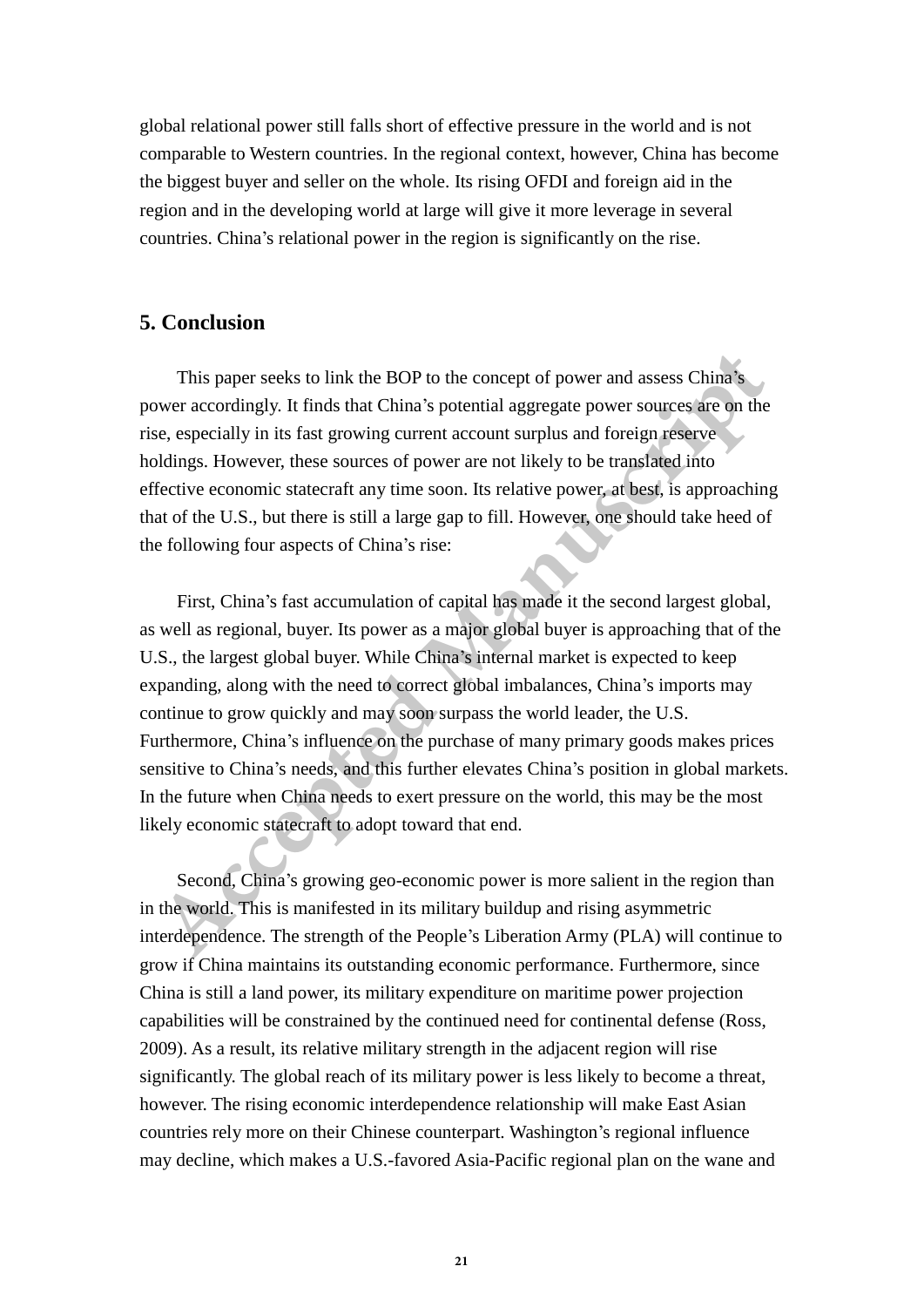a China-favored East Asian regionalism on the rise.

Third, China's growing geo-economic power will face obstacles if its economic performance fallers in the future. China's BOP from 2009 to 2012 shows that athough China's exports of goods carrimes to rive, its imports of go Third, China's growing geo-economic power will face obstacles if its economic performance falters in the future. China's BOP from 2009 to 2012 shows that although China's exports of goods continues to rise, its imports of goods are rising even faster. Its trade deficit in service sectors has increased swiftly, negatively influencing China's current account. Financial inflow in Beijing's financial account has been in the negative for the first time since 1999. Should the trend continue, the halt in growth of both accounts may limit its geo-economic capability and put financial pressure on China. However, this possible upcoming trouble can be remedied with the growth of China's internal market and its ability to attract foreign investors. Such internal growth can make up for losses in the national coffers attributed to declining growth in China's external revenues.

Fourth, in addition to possible decline in economic growth, China's power will be limited if the technological level remains stagnant. This is one of the key factors for an upgraded military capability and economic growth. Recent trends show that China still has a long way to go before it will catch up with developed countries. Such qualitative improvement is a way to further its quantitative growth. This might be a key to determine how quickly and how much China's growth in its geo-economic capabilities can be.

http://www.eia.gov/countries/data.cfm.

under investigation each year.

-

<sup>&</sup>lt;sup>1</sup> China's BOP data comes from the State Administration of Foreign Exchange of China, http://www.safe.gov.cn/.

<sup>&</sup>lt;sup>2</sup> The data comes from the SIPRI Military Expenditure Database maintained by Stockholm International Peace Research Institute. Retrieved from

http://www.sipri.org/research/armaments/milex/milex\_database.

<sup>&</sup>lt;sup>3</sup> International Energy Statistics, U.S. Energy Information Administration. Retrieved from

<sup>&</sup>lt;sup>4</sup> The author thanks the anonymous reviewer who pointed out the inefficiency issue.

<sup>5</sup> The data comes from Global Competitiveness Index, World Economic Forum, which can be accessed

at http://gcr.weforum.org/. I do not use the ranking due to the different numbers of countries that are

<sup>6</sup> Financial data in this section was retrieved from the IMF's World Economic Outlook Databases.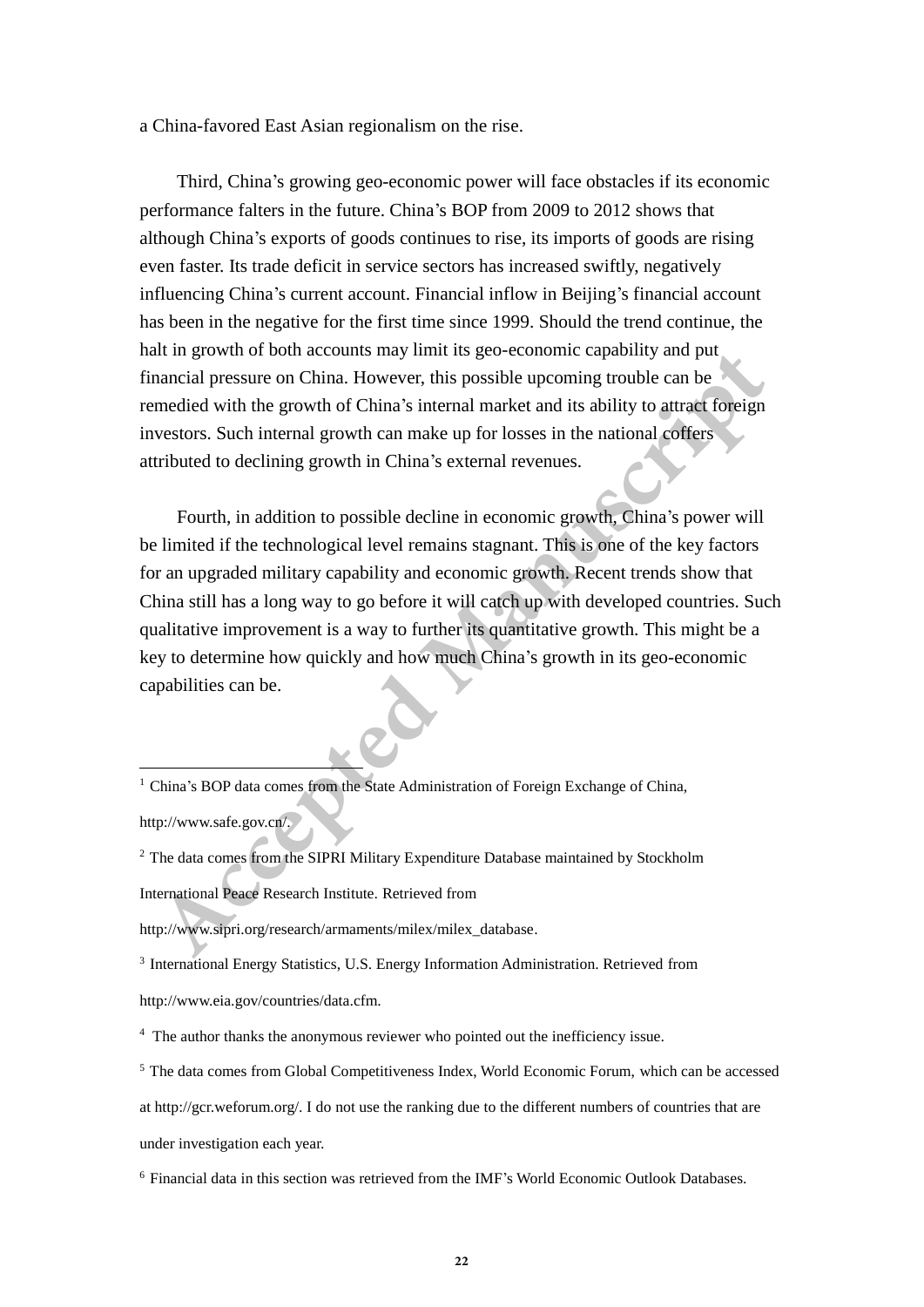Retrieved from http://www.imf.org/external/ns/cs.aspx?id=28.

-

<sup>7</sup> The data is from "Assessment of Member States' contributions to the

United Nations regular budget." Retrieved from http://www.un.org/en/ga/contributions/budget.shtml.

- <sup>8</sup> Data comes from the World Bank's statistics of FDI and net FDI inflow (% of GDP).
- <sup>9</sup> Maior Foreign Holders of U.S. Treasury Securities, U.S. Department of the Treasury. Retrieved from

http://www.treasury.gov/resource-center/data-chart-center/tic/Pages/ticsec2.aspx.

The data is from "Assessment of Member States" contributions to the<br>United Nations regular budget." Retrieved from Intry-Newwan orgeted procedure that the Theorem and the Theorem Scheme (Second Control Control Control Cont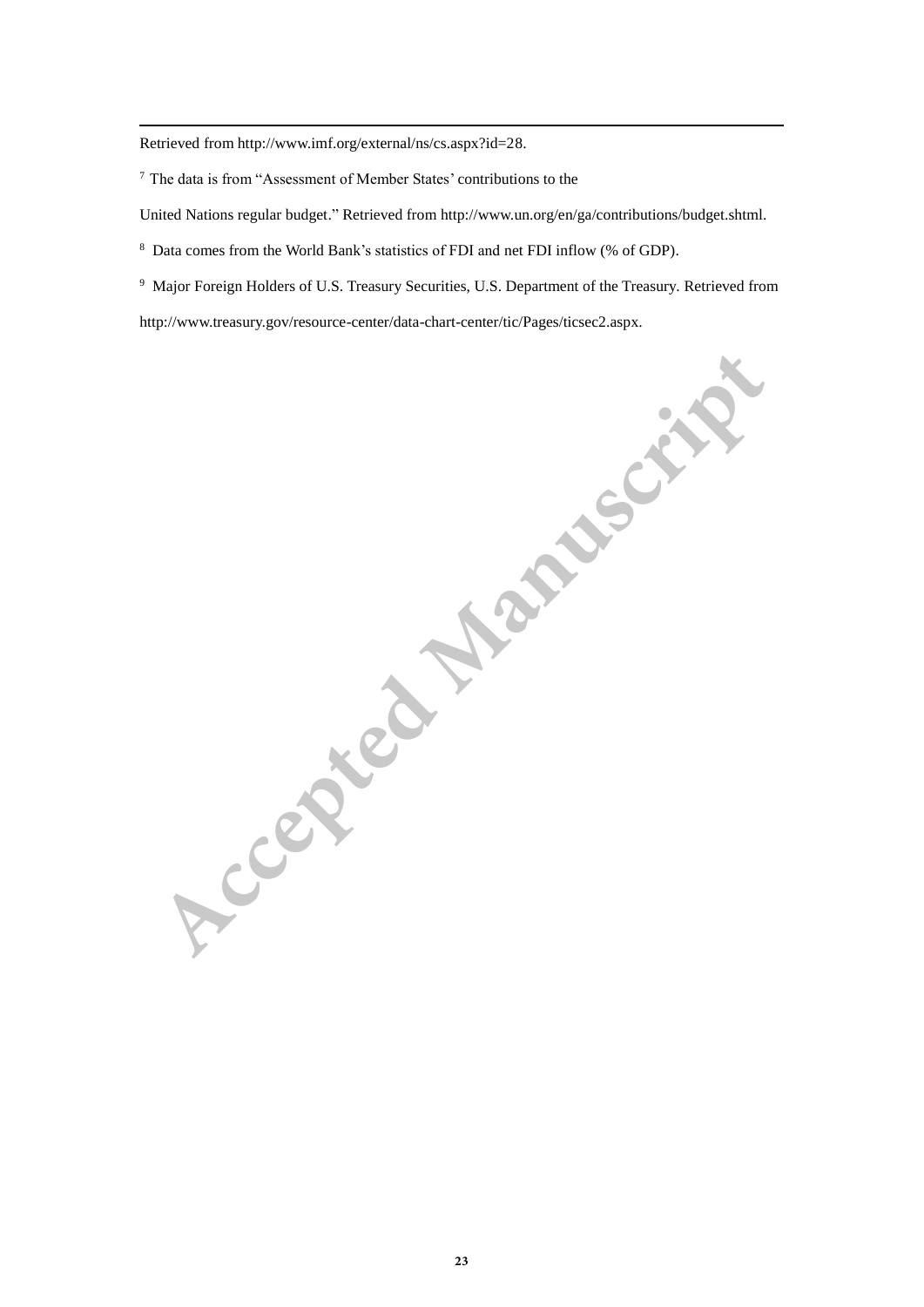## **Reference**

- Asian Development Bank. (1998) Asian Development Bank: Annual Report 1997, Asian Development Bank. Accessed 1 June 2013 at http://www.adb.org/sites/default/files/ar1997.pdf.
- Asian Development Bank. (2013a) *Annual Report 2012: Advancing Regional Cooperation andi Integration in Asia and the Pacific*, Asian Development Bank. Accessed 1 June 2013 at http://www.adb.org/documents/adb-annual-report-2012.
- Asian Development Bank. (2013b) *Asian Development Outlook 2013: Asia's Energy Challenge*, Mandaluyong City, Philippines, Asian Development Bank.
- Baldwin, D. A. (1985) *Economic Statecraft*, Princeton, N.J., Princeton University Press.
- Baldwin, D. A. (2002) 'Power and International Relations', in W. Carlsnaes, T. Risse and B. A. Simmons (ed.), *Handbook of International Relations*, Thousand Oaks, CA, SAGE Publications, pp. 177-191.
- Barbieri, K. and Keshk, O. (2012). Correlates of War Project Trade Data Set Codebook, Version 3.0. Accessed 15 June 2013 at http://www.correlatesofwar.org/COW2%20Data/Trade/Trade.html.
- BBC (2013) 'China's Ambitious Plans for its Huge Reserves', *BBC*, May 19. Accessed 15 June 2013 at http://www.bbc.co.uk/news/business-22567974.
- Beckley, M. (2011) 'China's Century?: Why America's Edge Will Endure', *International Security*, 36, 41-78.
- Asian Development Bank, (1998) Asian Development Bank, Ammal Repart 1997,<br>
Asian Development Bank, Accessed 1 June 2013 at<br>
http://www.adb.org/sites/definit/files/art1997<sub>1</sub>pdf.<br>
Asian Development Bank, (2013a) Ammal Repar Bergsten, C. F. (2006) 'A New Steering Committee for the World Economy?', in E. M. Truman (ed.), *Reforming the IMF for the 21st Century*, Washington DC, Peterson Inst for International Economics, pp. 279-292.
	- Bergsten, C. F. (2009) 'Two's Company', *Foreign Affairs*, 88, 169-170.
	- Cline, W. R. (2010) 'Renminbi Undervaluation, China's Surplus, and the US Trade Deficit Policy Brief', *Peterson Institute for International Economics Policy Brief,* No. PB10-20. Accessed 30 June 2013 at http://www.iie.com/publications/pb/pb10-20.pdf.
	- Dezember, R. and Areddy, J. T. (2012) 'China Foothold in U.S. Energy', *Wall Street Journal*, March 6. Accessed 30 June 2013 at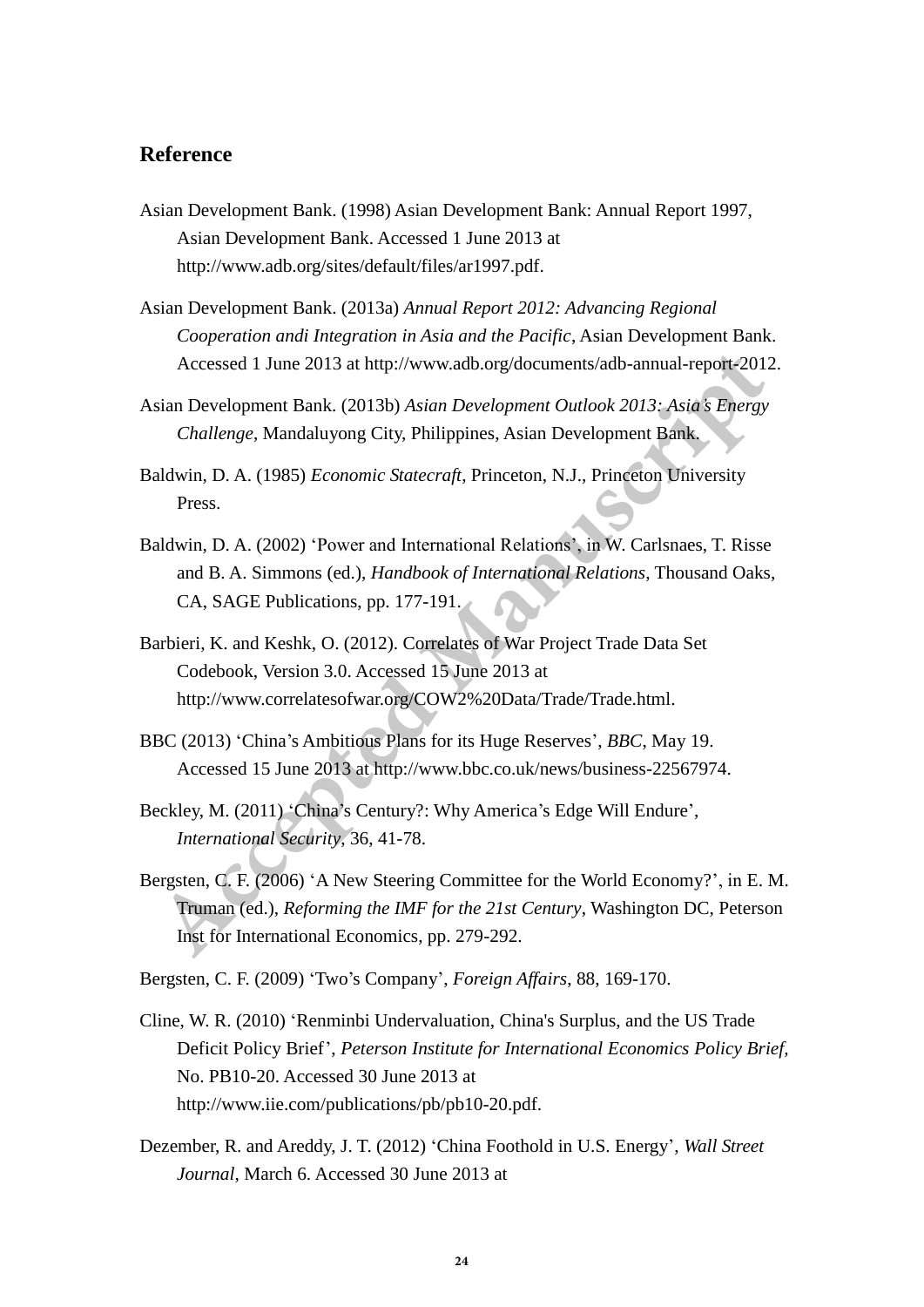http://online.wsj.com/news/articles/SB1000142405297020488330457722308306 7806776.

- Dreher, A., Fuchs, A. and Nunnenkamp, P. (2013) 'New Donors', *International Interactions*, 39, 402-415.
- Drezner, D. W. (2009) 'Bad debts: Assessing China's Financial Influence in Great Power Politics', *International Security*, 34, 7-45.
- Fuchs, A. and Klann, N.-H. (2013) 'Paying a Visit: The Dalai Lama Effect on International Trade', *Journal of International Economics*, 91, 164–177.
- Dreher, A., Fuelss, A. and Numenkamp, P. (2013) 'New Donors', *International*<br> *Interactions*, 39, 402-415.<br>
Herencitos, 39, 402-415.<br>
Herencitos, 39, 402-415.<br>
Herencitos, *Manuschina & Fermingial* Influence in Great<br> **Pa** Glaser, B. (2006) 'U.S.-China Relations: Promoting Cooperation, Managing Friction', *Comparative Connections: A Quarterly E-Journal on East Asian Bilateral Relations (CSIS)*, 8. Accessed 15 July 2013 at http://csis.org/files/media/csis/pubs/0603qus\_china.pdf.
	- Grieco, J. M. and Ikenberry, G. J. (2003) *State Power and World Markets: The International Political Economy*, New York, W.W. Norton & Co.
	- Hagström, L. (2005) 'Relational Power for Foreign Policy Analysis: Issues in Japan's China Policy', *European Journal of International Relations*, 11, 395-430.
	- Hirschman, A. O. (1945) *National Power and the Structure of Foreign Trade*, Berkeley and Los Angeles, CA, University of California press.
	- International Monetary Fund (1997) *International Monetary Fund Annual Report*  1997, International Monetary Fund. Accessed 28 July 2013 at http://www.imf.org/external/pubs/ft/ar/97/97imf.htm.
	- International Monetary Fund (2010) *Balance of Payments Manual, Sixth Edition*  (EPub), International Monetary Fund. Accessed 1 June 2013 at http://www.imf.org/external/pubs/ft/bop/2007/pdf/bpm6.pdf.
	- International Monetary Fund (2012) *International Monetary Fund Annual Report 2012: Working Together To Support Global Recovery: Working Together To Support Global Recovery*, International Monetary Fund. Accessed 28 July 2013 at http://www.imf.org/external/pubs/ft/ar/2012/eng/pdf/ar12\_eng.pdf.
	- Jensen, N. M. (2003) 'Democratic Governance and Multinational Corporations: Political Regimes and Inflows of Foreign Direct Investment', *International Organization*, 57, 587-616.

Kennedy, P. M. (1987) *The Rise and Fall of the Great Powers: Economic Change and*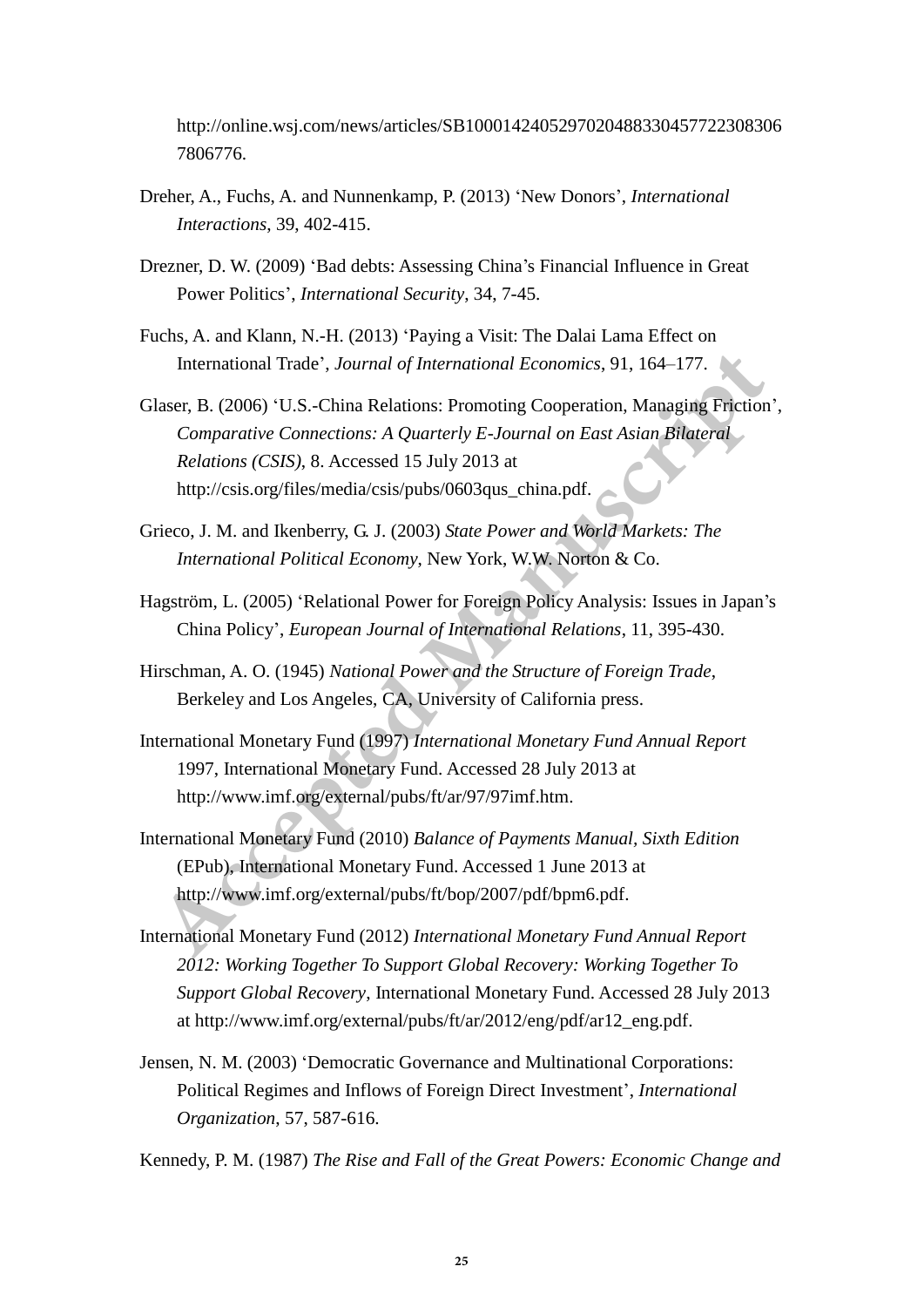*Military Conflict from 1500 to 2000*, New York, NY, Random House.

- Keohane, R. O. and Nye, J. S. (1977) *Power and Interdependence: World Politics in Transition*, Boston, Little, Brown.
- Keohane, R. O. and Nye, J. S. (1987) 'Power and Interdependence Revisited', *International Organization*, 41, 725-753.
- Kim, S. S. (1999) 'China and the United Nations', in E. Economy and M. Oksenberg (ed.), *China Joins the World: Progress and Prospects*, New York, Council on Foreign Relations Press, pp. 42-90.
- Kubny, J. and Voss, H. (2010), *The Impact pf Chinese Outward Investment: Evidence from Cambodia and Vietnam*, Bonn, Germany, Deutsches Institut für Entwicklungspolitik.
- Lampton, D. M. (2008) *The Three Faces of Chinese Power: Might, Money, and Minds*, Berkeley, CA, University of California Press.
- Levy, P. I. (1999) 'Sanctions on South Africa: What Did They Do?', *The American Economic Review*, 89, 415-420.
- Li, Z. (2013) 'How Foreign Direct Investment Promotes Development: The Case of the People's Republic of China's Inward and Outward FDI', *ADB Economics Working Paper Series,*No. 304. Accessed 26 July 2013 at http://www.iadb.org/intal/intalcdi/PE/2013/10724.pdf.
- **Accounts, N.C. J. Stories (1.9.11) Prover and morasponaence: World Points (n.m.)**<br> *Transition*, Boston, Little, Brown.<br> **Kechane, R. O. and Nye, J. S.** (1987) "Power and Intertiependence Revisited',<br> *Marmational Organiz* Lum, T., Fischer, H., Gomez-Granger, J. and Leland, A. (2009) 'China's Foreign Aid Activities in Africa, Latin America and Southeast Asia', *Congressional Research Service Report*, 40361. Accessed 1 June 2013 at http://www.fas.org/sgp/crs/row/R40361.pdf.
	- Lum, T. G., Morrison, W. M. and Vaughn, B. (2008) 'China's "Soft Power" in Southeast Asia', *Congressional Research Service Report* Acccessed 1 June 2013 at http://www.fas.org/sgp/crs/row/RL34310.pdf.
	- Mansfield, E. D. and Pollins, B. M. (2001) 'The Study of Interdependence and Conflict Recent Advances, Open Questions, and Directions for Future Research', *Journal of Conflict Resolution*, 45, 834-859.
	- Reeves, J. and Pardo, R. P. (2013) 'Parsing China's Power: Sino-Mongolian and Sino-DPRK Relations in Comparative Perspective', *International Relations of the Asia-Pacific*, 13, 449-477.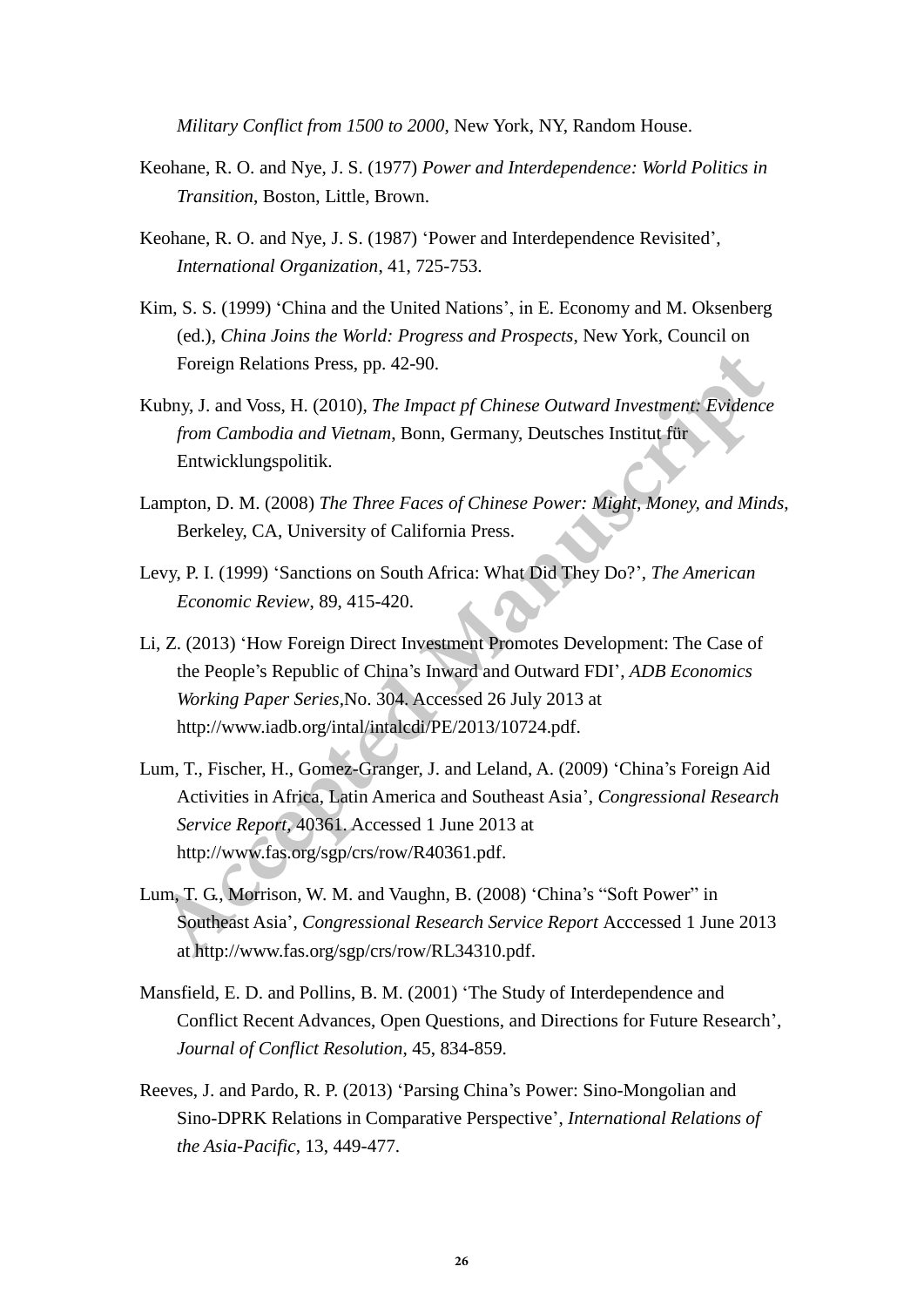- Reilly, J. (2012) 'China's Unilateral Sanctions', *The Washington Quarterly*, 35, 121-133.
- Reinhart, C. M. and Rogoff, K. S. (2010) 'Growth in a Time of Debt', *The American Economic Review*, 100, 573-578.
- Ross, R. S. (2009) 'China's Naval Nationalism: Sources, Prospects, and the US Response', *International Security*, 34, 46-81.
- Samphantharak, K. (2011) 'The Rise of China and Foreign Direct Investment from Southeast Asia', *Journal of Current Southeast Asian Affairs*, 30, 65-75.
- Subramanian, A. (2011) 'Inevitable Superpower: Why China's Dominance is a Sure Thing, *Foreign Affairs*, 90, 66-78.
- Reinhart, C. M. and Rogoff, K. S. (2010) 'Growth in a Time of Debt', *The American*<br>Economic Review, 100, 573-578.<br>
Hosss, R. S. (2009) 'Chinni Nanuscripton's Sources, Prospects, and the US<br>
Rosss, R. S. (2010) 'Chinni Nan Swaine, M. D., Mochizuki, M. M., Brown, M. L., Giarra, P. S., Paal, D. H., Odell, R. E., Lu, R., Palmer, O. and Ren, X. (2013) *China's Military and the U.S.-Japan Alliance in 2030: A Strategic Net Assessment*, Washington DC, Carnegie Endowment for International Peace. Accessed 30 June 2013 at http://carnegieendowment.org/files/net\_assessment\_full.pdf.
	- The Japan Times (2012) 'China Losing Rare-Earth Diplomatic Leverage over Japan; Exports Hit Lowest Level in 10 Years', *The Japan Times*, October 25.
	- Thompson, H. (2007) 'Debt and Power: The United States' Debt in Historical Perspective', *International Relations*, 21, 305-323.
	- United Nations Conference on Trade and Development (2005) *World Investment Report 2005: Transnational Corporations and the Internationalization of R&D*, Switzerland, United Nations. Accessed 1 June 2013 at http://unctad.org/en/docs/wir2005\_en.pdf
	- World Bank. (1997) *The World Bank annual report 1997*: World Bank. Accessed 1 June 2013 at http://documents.worldbank.org/curated/en/1997/01/695043/world-bank-annualreport-1997.
	- World Bank. (2012) *The World Bank annual report 2012*: World Bank. Accessed 1 June 2013 at http://siteresources.worldbank.org/EXTANNREP2012/Resources/8784408-1346 247445238/AnnualReport2012\_En.pdf.

Wu, Xinbo. (2010) 'Understanding the geopolitical implications of the global financial crisis', *The Washington Quarterly*, 33, 155-163.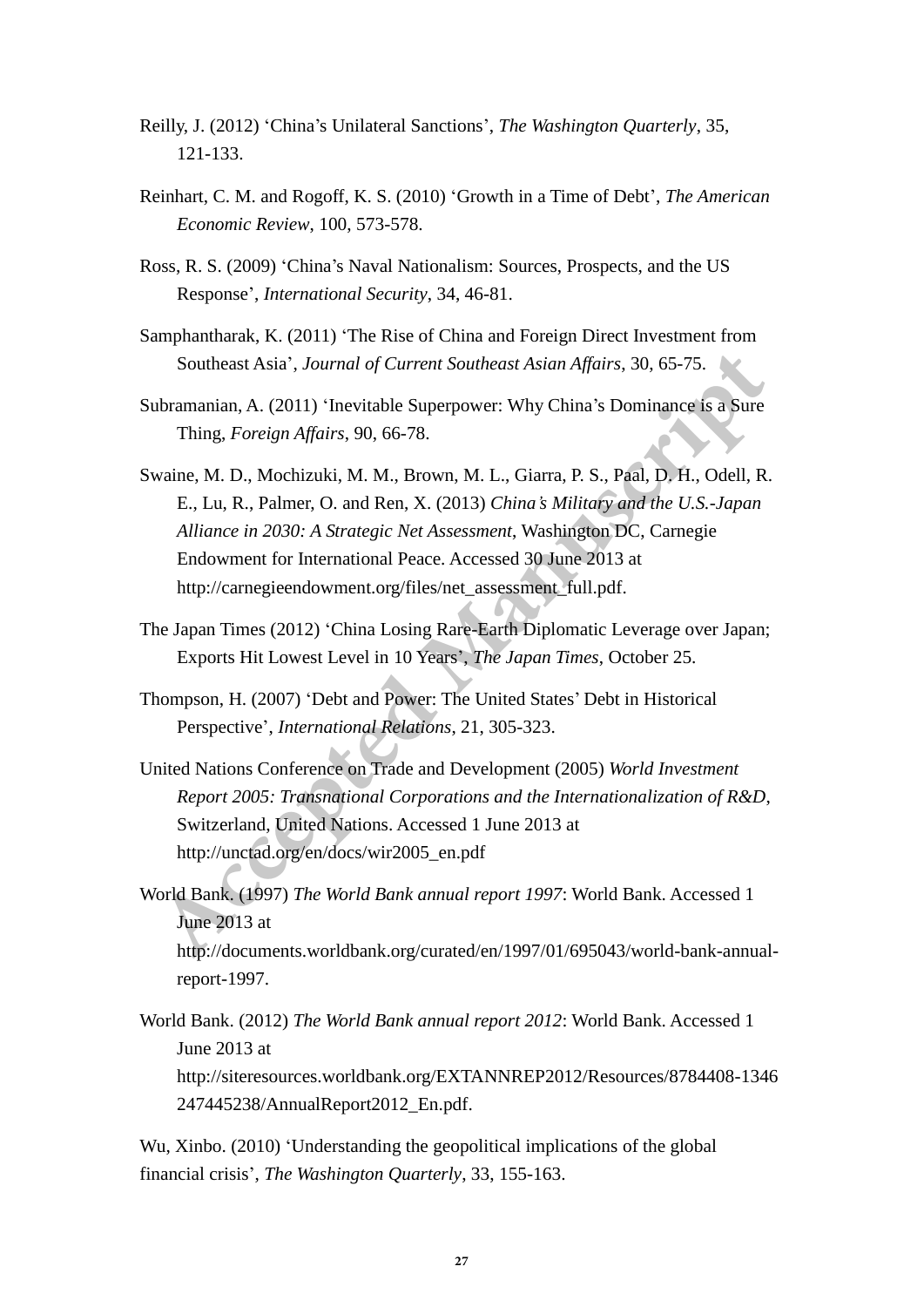**Accepted Manuscript**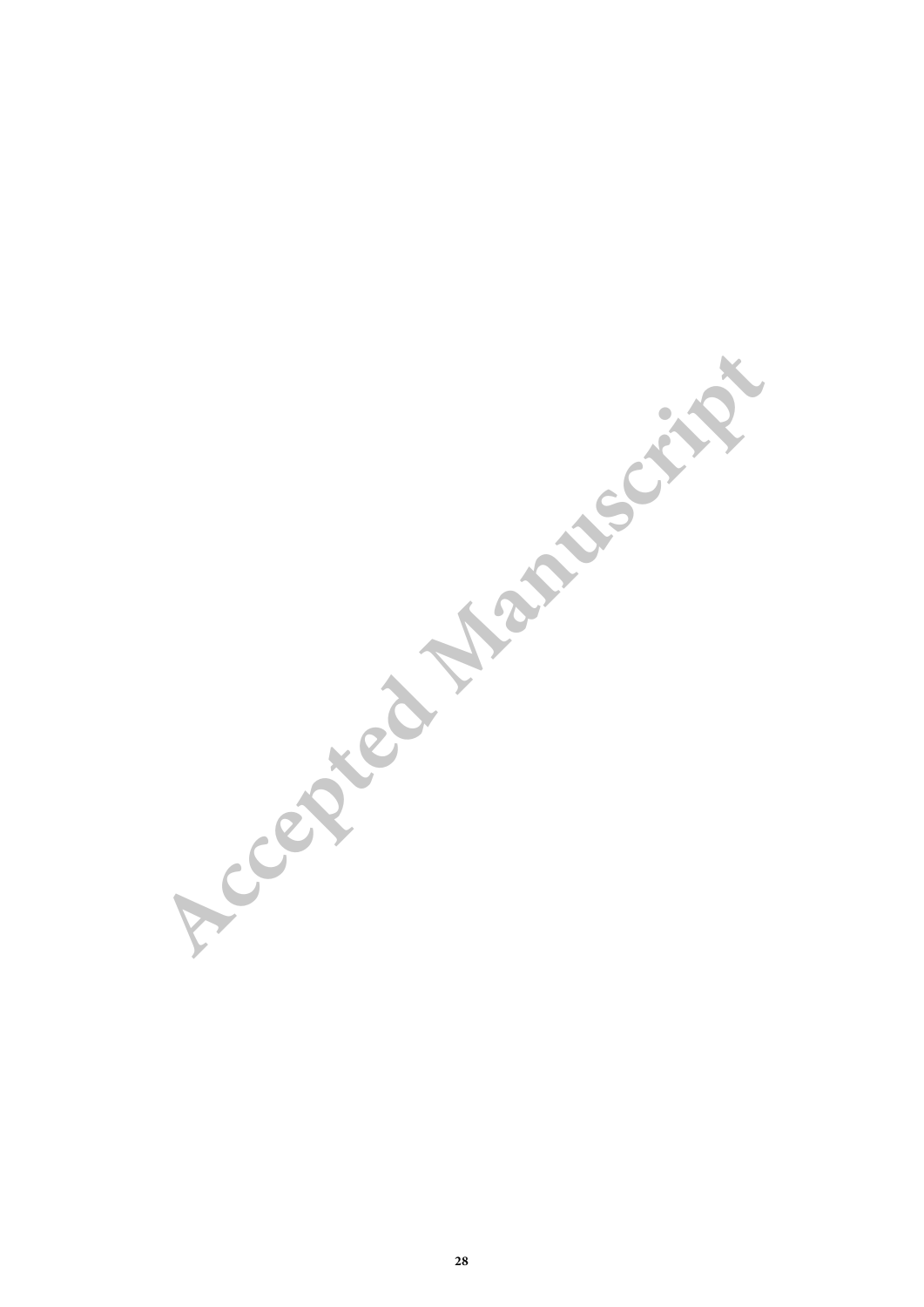| <b>Balance / Year</b>    | 1997         | 1998           | 1999             | 2000             | 2001           | 2002           | 2003             | 2004             | 2005   | 2006   | 2007     | 2008           | 2009           | 2010             | 2011   | 2012           |
|--------------------------|--------------|----------------|------------------|------------------|----------------|----------------|------------------|------------------|--------|--------|----------|----------------|----------------|------------------|--------|----------------|
| <b>Current Account</b>   | 37           | 32             | 21               | 21               | 17             | 36             | 46               | 69               | 161    | 250    | 372      | 426            | 261            | 305              | 202    | 193            |
| Goods & Service          | 43           | 44             | 31               | 29               | 28             | 37             | 36               | 49               | 125    | 209    | 308      | 349            | 220            | 232              | 188    | 232            |
| Goods                    | 46           | 47             | 36               | 35               | 34             | 44             | 45               | 59               | 134    | 218    | 315      | 361            | 250            | 254              | 244    | 322            |
| Service                  | $-3$         | $-3$           | $-5$             | $-6$             | $-6$           | $-7$           | $-9$             | $-10$            | $-9$   | $-9$   | $-8$     | $-12$          | $-29$          | $-22$            | $-55$  | $-90$          |
| Income                   | $-11$        | $-17$          | $-15$            | $-15$            | $-19$          | $-15$          | $-8$             | $-4$             | 11     | 12     | 26       | 31             | $\overline{7}$ | 30               | $-12$  | $-42$          |
| <b>Current Transfer</b>  | 5            | 4              | 5                | 6                | 9              | 13             | 18               | 23               | 25     | 29     | 39       | 46             | 34             | 43               | 25     | 3              |
| Government               |              | $\overline{0}$ | $\boldsymbol{0}$ | $\boldsymbol{0}$ | $\overline{0}$ | $\overline{0}$ | $\overline{0}$   | $\boldsymbol{0}$ |        |        | $\Omega$ | $\overline{0}$ | $\overline{0}$ | $\boldsymbol{0}$ | $-3$   | $-3$           |
| Private                  | 5            | 4              | 5                | 6                | 9              | 13             | 18               | 23               | $26 -$ | 29     | 39       | 46             | 34             | 43               | 28     | $\overline{7}$ |
| Capital Account          | $\mathbf{0}$ | $\mathbf{0}$   | $\mathbf{0}$     | $\overline{0}$   | $-1$           | $\overline{0}$ | $\boldsymbol{0}$ | $-1$             | 41     | 40     | 31       | 31             | 40             | 46               | 54     | 43             |
| <b>Financial Account</b> | $-15$        | $-13$          | $-3$             | $-9$             | $-12$          | $-43$          | $-64$            | $-96$            | $-148$ | $-241$ | $-391$   | $-403$         | $-222$         | $-250$           | $-172$ | $-118$         |
| Direct Investment        | 42           | 41             | 37               | 38               | 37             | 47             | 47               | 53               | 68     | 60     | 121      | 94             | 70             | 125              | 170    | 191            |
| Portfolio Investment     | 7            | $-4$           | $-11$            | $-4$             | $-19$          | $-10$          | 11               | 20               | $-5$   | $-68$  | 19       | 43             | 39             | 24               | 20     | 48             |
| <b>Other Investment</b>  | $-28$        | $-44$          | $-21$            | $-32$            | 17             | $-4$           |                  | 38               | -4     | 13     | $-70$    | $-121$         | 68             | 72               | 26     | $-260$         |
| <b>Reserve Assets</b>    | $-36$        | -6             | $-9$             | $-11$            | $-47$          | $-76$          | $-117$           | $-206$           | $-207$ | $-247$ | $-462$   | $-419$         | $-398$         | $-472$           | $-388$ | $-97$          |

Table 1. China's Current, Capital and Financial Account Balance from 1997 to 2012 (US\$ billion)

**Accepted**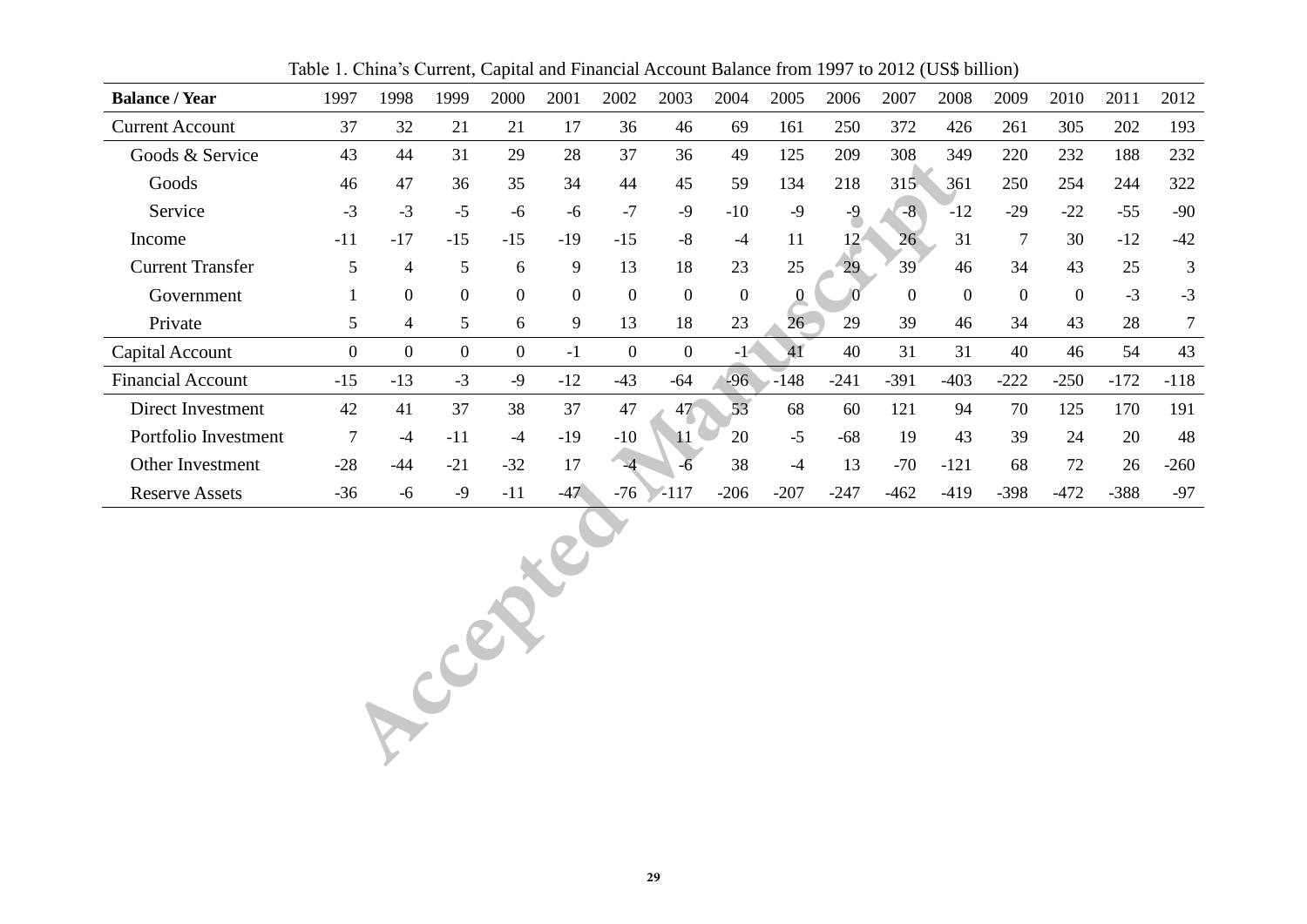|                     | Table 2. China's Voting Share and Contributions in International Organizations     |      |      |  |  |  |  |  |  |  |
|---------------------|------------------------------------------------------------------------------------|------|------|--|--|--|--|--|--|--|
|                     | 1997<br>2012                                                                       |      |      |  |  |  |  |  |  |  |
|                     | IMF $(\%)$                                                                         | 2.28 | 3.81 |  |  |  |  |  |  |  |
| <b>Voting Share</b> | World Bank (IBRD) (%)                                                              | 2.89 | 5.48 |  |  |  |  |  |  |  |
|                     | Asian Development Bank (%)                                                         | 5.5  | 5.5  |  |  |  |  |  |  |  |
| Contributions       | 9.23 / 0.74 /19th<br>United Nations (US\$ mil. / % / ranking)<br>144.7 / 5.5 / 6th |      |      |  |  |  |  |  |  |  |
|                     | Center                                                                             |      |      |  |  |  |  |  |  |  |

Table 2. China's Voting Share and Contributions in International Organizations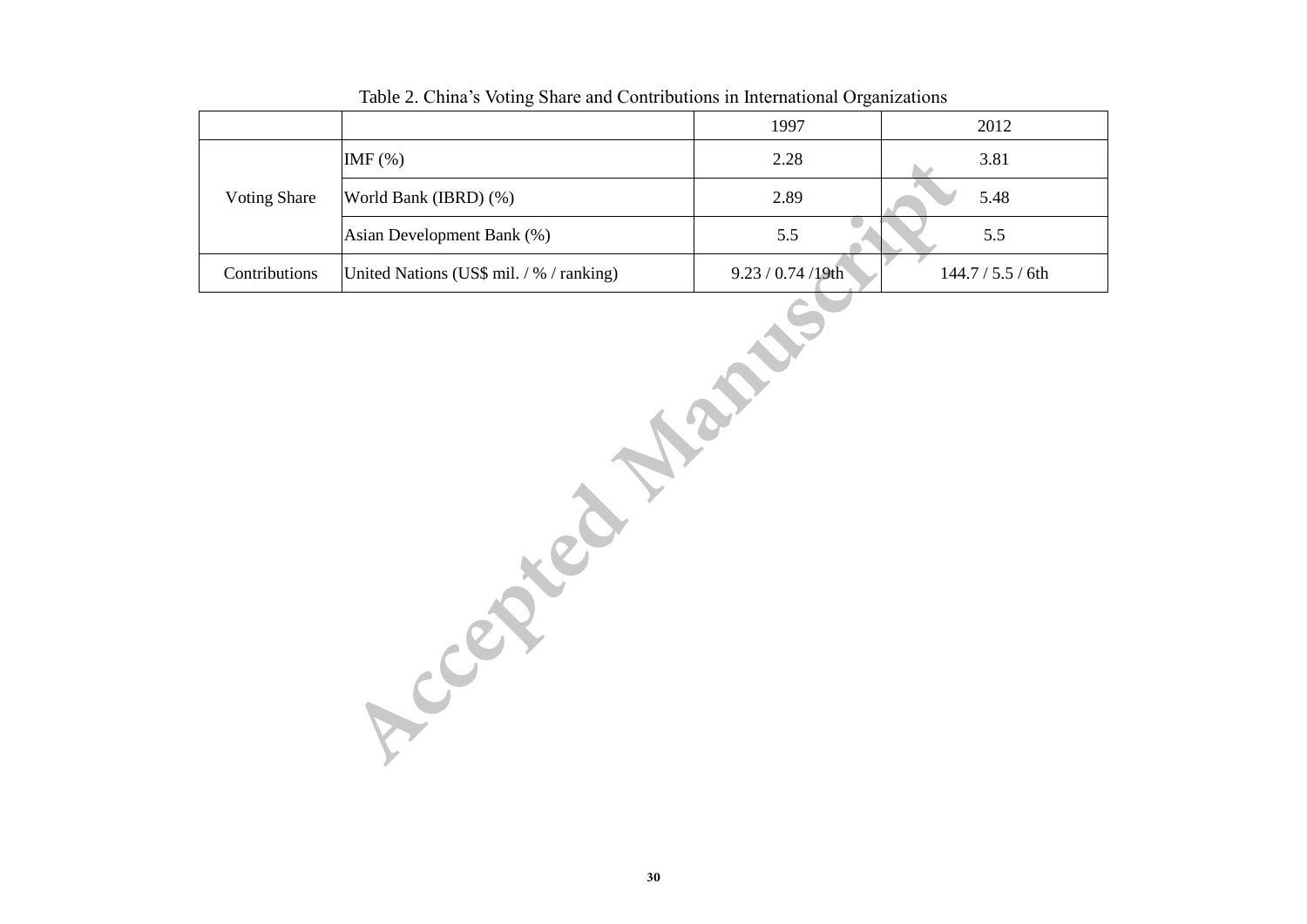|                       |                |                      |          |                  | Keshk, 2012)          |          |                  |                      |          |                |                       |          |
|-----------------------|----------------|----------------------|----------|------------------|-----------------------|----------|------------------|----------------------|----------|----------------|-----------------------|----------|
|                       |                |                      |          | 1997             |                       | 2009     |                  |                      |          |                |                       |          |
| Country/Region        |                | China's Buying Power |          |                  | China's Selling Power |          |                  | China's Buying Power |          |                | China's Selling Power |          |
|                       | Ranking        | mil. US\$            | PCT. (%) | Ranking          | mil. US\$             | PCT. (%) | Ranking          | mil. US\$            | PCT. (%) | Ranking        | mil. US\$             | PCT. (%) |
| Japan                 | 3              | 28,989.6             | 8.7      | 3                | 41,827.5              | 15.9     | 1                | 193,325.0            | 35.6     | 1              | 123,662.6             | 14.7     |
| Mongolia              | 1              | 188.3                | 52.4     | $\boldsymbol{2}$ | 63.3                  | 16.5     | 1                | 1,299.8              | 81.0     | $\overline{2}$ | 549.7                 | 31.8     |
| North Korea           | 1              | 121.6                | 23.0     | 1                | 587.8                 | 53.1     |                  | 793.2                | 51.8     | $\mathbf{1}$   | 2,108.8               | 47.1     |
| South Korea           | $\overline{2}$ | 14,885.1             | 18.4     | $\overline{2}$   | 9,974.4               | 10.6     |                  | 135,472.3            | 44.4     | 1              | 55,738.3              | 27.3     |
| Taiwan                | 12             | 626.5                | 1.2      | 3                | 3,915.2               | $7.2\,$  |                  | 83,693.9             | 67.0     | 1              | 24,423.5              | 42.4     |
| NE Asia (avg.)        | 3.8            | 8,962.2              | 20.7     | 2.2              | 11,273.6              | 20.6     | 1.0              | 82,916.8             | 55.9     | 1.2            | 41,296.6              | 32.7     |
| Brunei                | NA             | 0.0                  | 0.0      | NA               | $0.0\,$               | 0.0      | 4                | 284.9                | 5.2      | $\overline{4}$ | 171.4                 | 7.3      |
| Cambodia              | 4              | 45.0                 | 9.2      | 5                | 56.6                  | 7.3      | $\boldsymbol{2}$ | 1,695.3              | 33.1     | 1              | 1,367.7               | 54.4     |
| Indonesia             | 5              | 2,673.9              | 4.6      | 7                | 1,518.0               | 3.9      | $\overline{2}$   | 17,946.4             | 13.6     | 1              | 15,705.8              | 17.3     |
| Laos                  | 12             | 5.8                  | $2.2\,$  | 4                | 4.9                   | 1.3      | $\boldsymbol{2}$ | 466.1                | 32.5     | $\overline{2}$ | 1,800.5               | 17.3     |
| Malaysia              | 8              | 2,484.9              | 3.9      | 7 <sub>o</sub>   | 2,232.0               | 3.7      | 1                | 49,216.8             | 30.6     | 1              | 20,361.6              | 22.1     |
| Myanmar               | 4              | 73.4                 | 9.4      | 1                | 626.7                 | 44.9     | 2                | 726.1                | 25.8     | 1              | 2,588.7               | 68.8     |
| Philippines           | 12             | 327.3                | 1.2      | 10               | 972.5                 | 2.8      | 1                | 19,441.5             | 36.3     | 2              | 5,623.9               | 13.1     |
| Singapore             | 5              | 4,385.4              | 5.8      |                  | 5,668.4               | 4.6      | 1                | 71,551.2             | 39.0     | $\overline{2}$ | 28,678.9              | 13.8     |
| Thailand              | 4              | 2,004.8              | 4.6      | 5                | 2,260.1               | 4.5      | 1                | 41,729.6             | 31.4     | $\overline{2}$ | 18,911.0              | 18.6     |
| Vietnam               | 6              | 357.1                | $-4.8$   | 6                | 404.4                 | 5.2      | $\overline{c}$   | 7,053.2              | 14.5     | 1              | 20,507.3              | 34.1     |
| SE Asia (avg.)        | 6.7            | 1,373.1              | 5.1      | 5.6              | 1,527.1               | 8.7      | 1.8              | 21,011.1             | 26.2     | 1.7            | 11,571.7              | 26.7     |
| India                 | $10\,$         | 897.2                | 2.7      | 11               | 1,028.7               | $2.9\,$  |                  | 27,457.3             | 18.0     | 1              | 33,810.7              | $16.2\,$ |
| Pakistan              | 5              | 376.2                | 5.3      | $\boldsymbol{7}$ | 586.4                 | $6.0\,$  | 2                | 1,976.5              | 11.2     | $\mathbf{1}$   | 3,866.4               | 15.0     |
| Russia                | 3              | 4,084.3              | 10.2     | 5                | 1,260.6               | 5.1      | 1                | 22,580.9             | 15.1     | $\mathbf{1}$   | 22,926.4              | 31.5     |
| <b>United Kingdom</b> | $25\,$         | 1,977.2              | 0.9      | 12               | 4,089.5               | 1.9      | 4                | 17,855.4             | 7.0      | $\mathbf{1}$   | 46,335.3              | 13.3     |
| <b>United States</b>  | 10             | 16,289.8             | 2.1      | 4                | 65,831.7              | $7.5$    | 3                | 117,441.1            | 11.4     | 1              | 313,489.0             | 20.6     |
| Reg. Powers (avg.)    | 10.6           | 4,724.9              | 4.3      | 7.8              | 14,559.4              | 4.7      | $2.2\,$          | 37,462.3             | 12.6     | $1.0\,$        | 84,085.6              | 19.3     |
| <b>Total</b>          | 6.9            | 4,252.3              | 9.0      | 5.3              | 7,521.5               | 10.8     | 1.7              | 40,600.3             | 30.2     | 1.4            | 37,131.4              | 26.3     |

Table 3. China's Buying and Selling Power in 1997 and 2009. Source: International Trade, 1870-2009 (v3.0), Correlates of War (Barbieri and

Keshk, 2012)